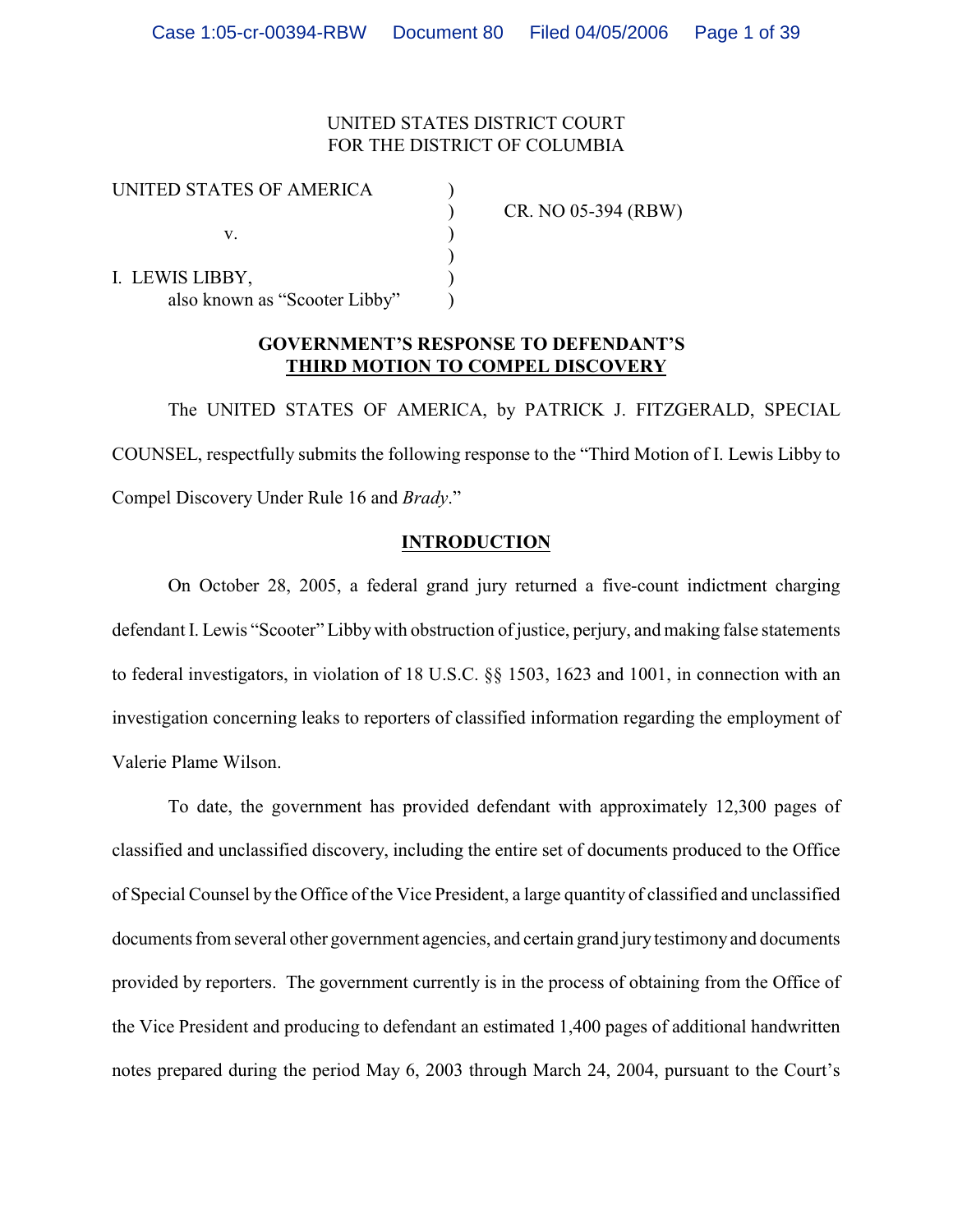ruling from the bench on February 24, 2006. The government also is currently in the process of providing defendant with additional discovery concerning his morning intelligence briefings during the periods of June 7-14, 2003, October 12-16, 2003, November 24-28, 2003, March 3-7, 2003, and March 22-26, 2003, pursuant to the Court's Order of March 10, 2006.

#### **ARGUMENT**

Defendant's third discovery motion seeks expansive additional discovery, principally on the ground that the documents sought are "material to the preparation of the defense," as that phrase is used in Fed. R. Evid.  $16(a)(1)(E)(i)$ . Defendant asserts that the documents he seeks, which among other things include nearly every document generated by four large executive branch entities relating to Ambassador Joseph Wilson's trip to Niger, are discoverable under Rule 16 because they will assist in the preparation of witness examinations, provide context for the government's allegations, and demonstrate his lack of a motive to commit the perjury and false statement offenses charged in the indictment.

Defendant's motion is flawed in two fundamental respects. First, it rests on an unsupportable reading of Rule 16 which, if adopted by the Court, would to a large extent substitute open file discovery for Rule 16, a proposition that has been repeatedly rejected by the courts. Second, it is premised on relevance arguments which overlook the fact that defendant is charged with perjury, not a conspiracy to commit various other crimes. When viewed against the correct legal standards for discovery and in the context of the crimes charged in the indictment, defendant's motion for miscellaneous additional discovery should be denied for the reasons set forth more fully below.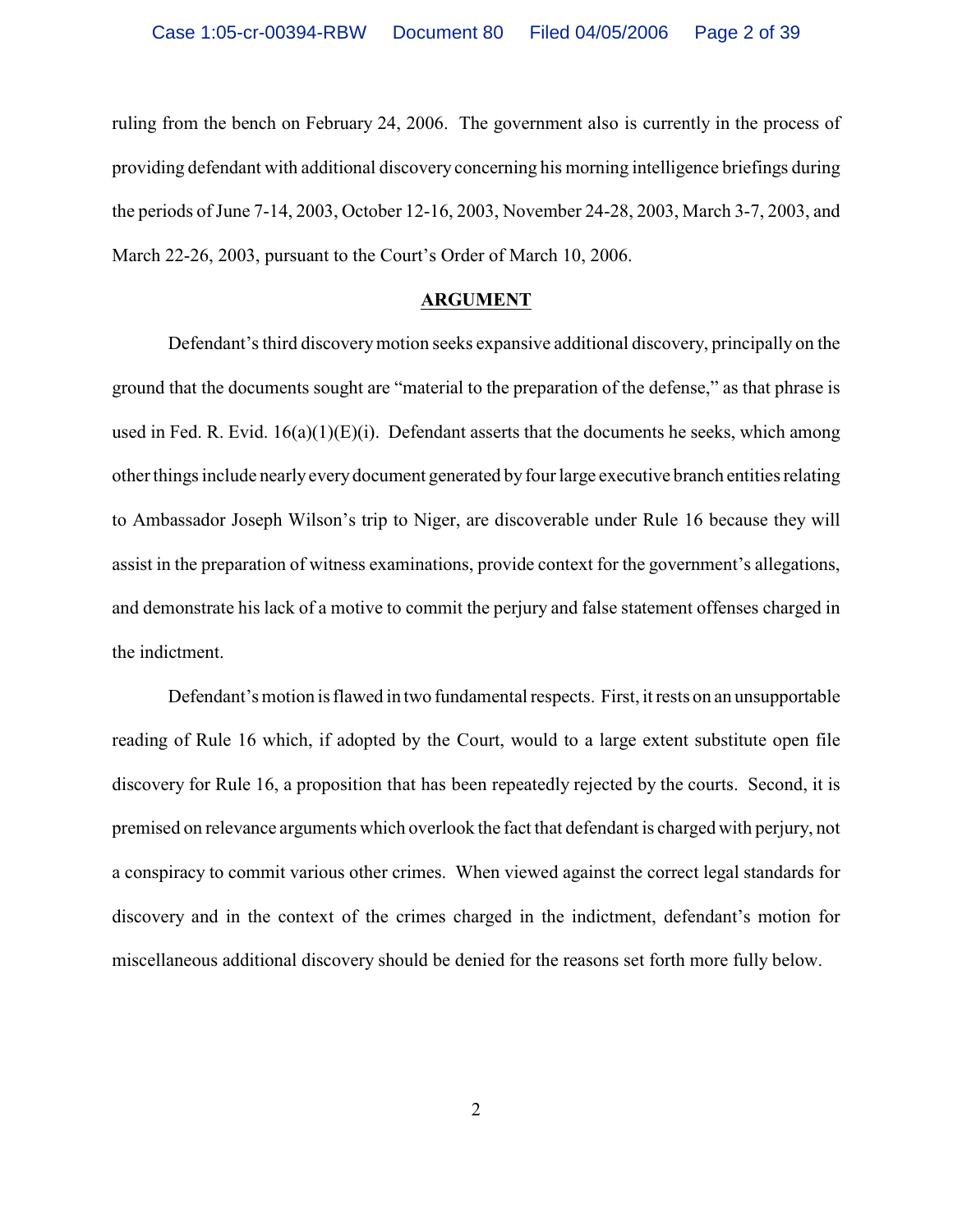#### **I. Applicable Legal Standards**

The Supreme Court long ago established, and has continued to hold, that discovery in criminal cases is not unlimited and does not sweep in everything known to the government and uncovered during the investigation. *United States v. Agurs*, 427 U.S. 97, 109 (1975) (no constitutional duty to "allow complete discovery of . . . files as a matter of routine practice"); *United States v. Bagley*, 473 U.S. 667, 675 (1985) ("the prosecutor is not required to deliver his entire file to defense counsel"); *Weatherford v. Bursey*, 429 U.S. 545, 559 (1997); *United States v. Ruiz*, 536 U. S. 622, 630 (2002); *see also United States v. Jordan*, 316 F.3d 1215, 1251 (11th Cir. 2003) (no right to unsupervised search through the government's files). Nor does Federal Rule of Criminal Procedure 16 authorize general access to the government's investigation file; rather, Rule 16(a)(1)(E) is limited to discovery of records "material to preparing the defense." Fed. R. Crim. P. 16(a)(1)(E). Rule 16 requires disclosure only of evidence that "enables the defendant significantly to alter the quantum of proof in his favor." 3/10/06 Mem. Op. at 8 (citing *United States v. Marshall*, 132 F.3d 63, 68 (D.C. Cir. 1998)). An "abstract logical relationship to the issues in the case" is insufficient. 3/10/06 Mem. Op. at 8; *Jordan*, 316 F.3d at 1251 (citing *United States v. Buckley*, 586 F.2d 498, 506 (5th Cir. 1978)). And where classified information is sought, the defendant must also show that the classified information "is at least helpful to the defense." 3/10/06 Mem. Op. at 9 (citing *United States v. Yunis*, 867 F.2d 617, 623 (D.C. Cir. 1989)).

In *United States v. Armstrong*, 517 U.S. 456 (1996), the Supreme Court provided specific instruction as to what records are "material to preparing the defense" – that term means "the defendant's response to the Government's case in chief." *Id.* at 462. Thus, the parameters of Rule 16 discovery are set by the indictment. *United States v. George*, 786 F. Supp. 11, 13 (D.D.C. 1991)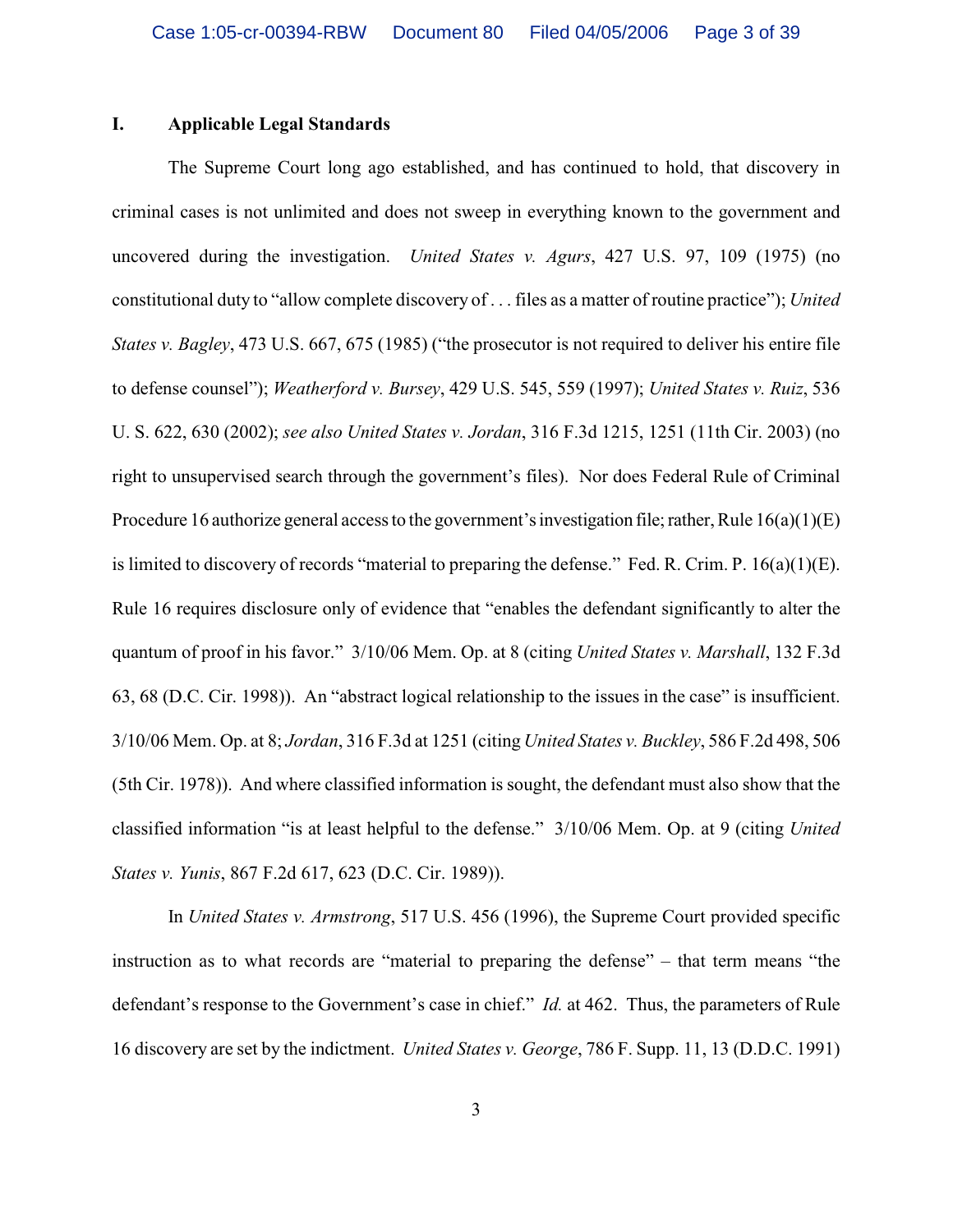(cited by 3/10/06 Mem. Op. at 8). Accordingly, there is no general Rule 16 right to broadly fish through the government's investigative file simply because the defendant makes a "conclusory allegation" of materiality. *United States v. Cadet*, 727 F.2d 1453, 1466 (9th Cir. 1984) (citing *United States v. Conder*, 423 F.2d 904, 910 (6th Cir. 1970)); *see Jordan*, 316 F.3d at 1251; *United States v. Carrasquillo-Plaza*, 873 F.2d 10, 12 (1st Cir. 1989); *see also Moore v. Illinois*, 408 U.S. 786, 795 (1972) ("We know of no constitutional requirement that the prosecution make a complete and detailed accounting to the defense of all police investigatory work on a case."); *United States v. Heidecke*, 683 F.Supp. 1211, 1214 (N.D. Ill. 1988) (rejecting discovery request under *Brady* for "all files reviewed by the investigators").

Nor is the defendant permitted to invoke Rule 16 to generally rummage through the files of other federal agencies. *United States v. Labovitz*, 1997 WL 289732, at \*4 (D. Mass. May 30, 1997) (rejecting a Rule 16 "broad fishing expedition" of FDIC's files concerning the victim-bank in bank fraud prosecution). Such casting about in the files of other government agencies simply has no basis: defendant cannot require "an affirmative government-wide search for possibly exculpatory evidence" or for "'any materials that might conceivably be useful to his defense.'" *United States v. Poindexter*, 727 F. Supp. 1470, 1485 (D.D.C. 1989) (quoting *United States v. North*, 1988 WL 148527 (D.D.C. July 13, 1988)).

Thus, defendant is wrong to suggest that Rule 16 grants him the right to review all of the documents that the government reviewed during its investigation. Def.'s Mem. at 2 ("Presumably, the government reviewed these documents during its investigation to identify useful witnesses or documents and to determine whether the testimony of witnesses was truthful. Rule 16 gives the defense the right to use these documents for precisely the same purposes."). Putting aside the fact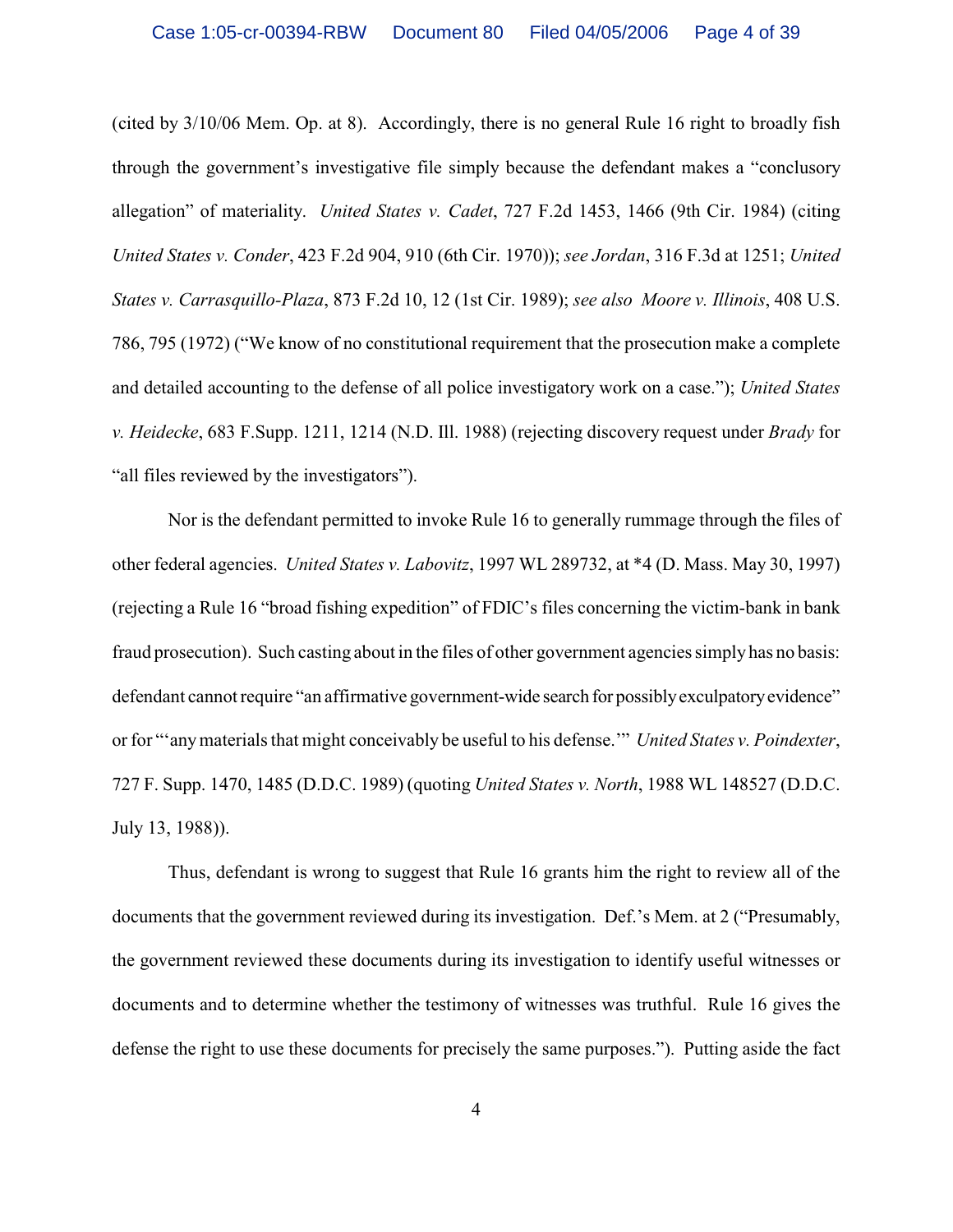that the government did not review all the myriad documents defendant now requests, there is no authority for the proposition – and defendant cites none – that Rule 16 allows the defense to look through every document the government examined. To the contrary, documents are "material to preparing the defense" under Rule 16 only if the documents are specifically part of the "the defendant's response to theGovernment's case in chief" as delimited by the charges, *Armstrong*, 517 U.S. at 462, *not* simply because the government at some point reviewed the record during the investigation. Allowing defendant to attempt to replicate the government's investigation is particularly inappropriate because the government's investigation was far broader in scope than the charges ultimately brought in the indictment.

Thus, in analyzing whether the documents sought in defendant's latest request for discovery are "material to the preparation of the defense" and disclosable under Rule  $16(a)(1)(E)$ , the Court should follow the analytical process set out in its March 10, 2006 Memorandum Opinion: examine the defendant's request in light of the allegations in the indictment, and assess whether "there is a strong indication that [the material sought] will play an important role in uncovering admissible evidence, aiding witness preparation, corroborating testimony, or assisting impeachment or rebuttal," *United States v. Lloyd*, 992 F.2d at 351 – recognizing also that when the defense seeks classified information it is held to the additional burden of demonstrating that the classified information is "helpful to the defense," *United States v. Yunis*, 867 F.2d at 623. 3/10/06 Mem. Op. at 8-9.

Against the backdrop of the limited charges in this indictment – that defendant lied to the grand jury and the Federal Bureau of Investigation about his acquisition and disclosures to the media of information concerning Valerie Plame Wilson's employment by the Central Intelligence Agency – defendant's latest discovery requests fail this test.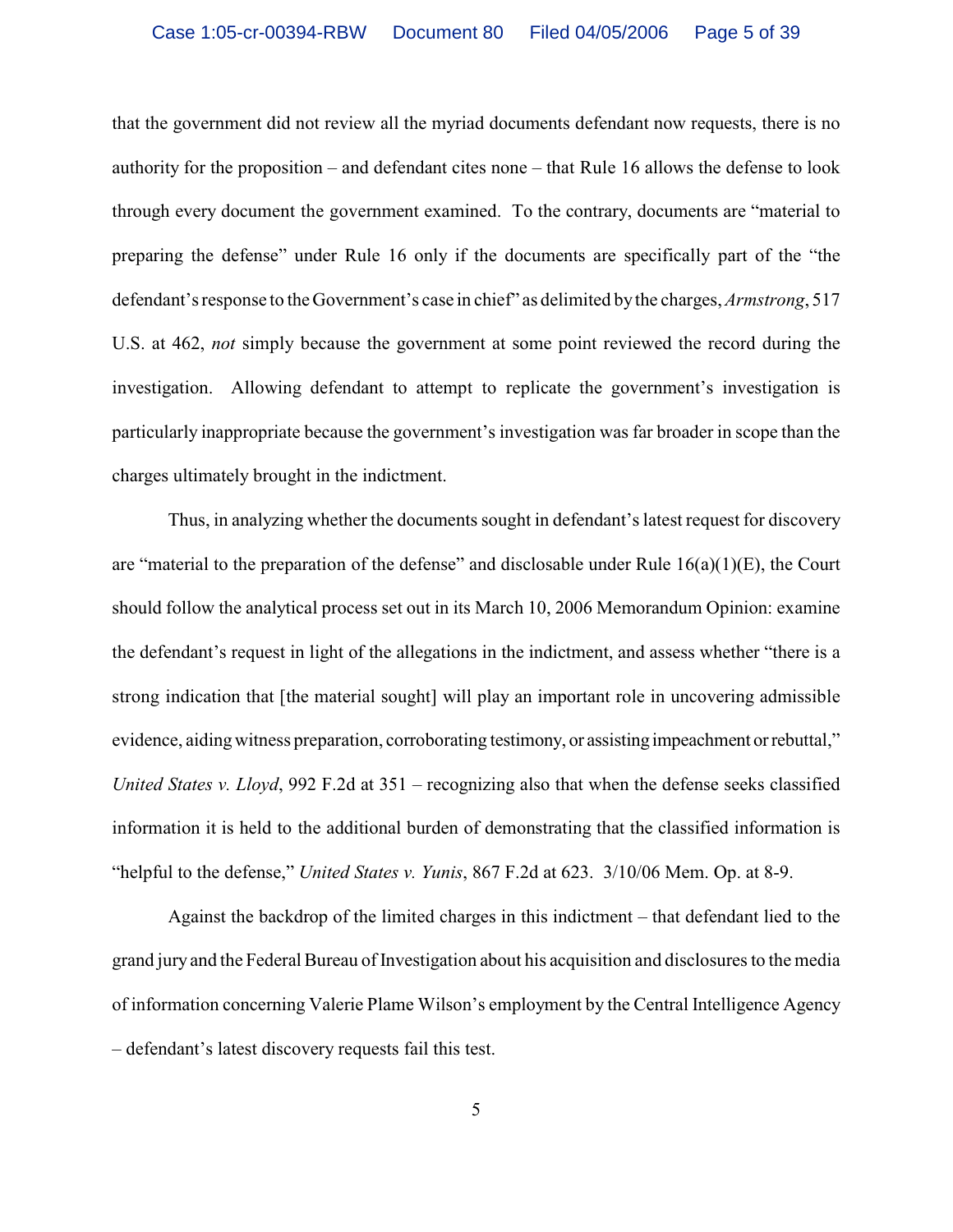# **II. Analysis**

# **A. The Requested Documents Are Not Discoverable on the Ground that They Would Be Helpful in Preparing to Examine Potential Witnesses.**

Defendant argues that he is entitled to the following materials on the ground that they are

material to the preparation of his defense in that they would aid in preparing to examine or cross-

examine potential trial witnesses:

- 1. All documents and information generated or received by the State Department, the CIA, the Executive Office of the President and/or the National Security Council ("NSC")" concerning former Ambassador Joseph Wilson's trip to Niger, and any involvement in that trip by his wife, including
	- a. the origins of Mr. Wilson's trip to Niger, including any role played by Ms. Wilson in connection with the trip;
	- b. reports about the trip; and
	- c. subsequent discussion, comment or analysis concerning the trip, including government documents concerning the trip and/or Ms. Wilson's role in it that were generated after May 6, 2003, when the controversy surrounding the disputed sixteen words erupted.
- 2. All documents or communications reflecting any possible attempt or plan by any government official to punish or seek revenge against Mr. Wilson or Ms. Wilson.
- 3. All documents reflecting Mr. Wilson's communications with officials at the State Department or other government agencies concerning his trip to Niger or the "sixteen words."
- 4. Any notes from the September 2003 meeting in the Situation Room at which Colin Powell is reported to have said that (1) everyone knows that Mr. Wilson's wife

 $<sup>1</sup>$  Although defendant includes the documents in this category in his list of documents that</sup> would aid in preparing witness examinations he makes no specific argument as to why these documents would be helpful in that regard, and does not identify which witness or witnesses they would assist in examining.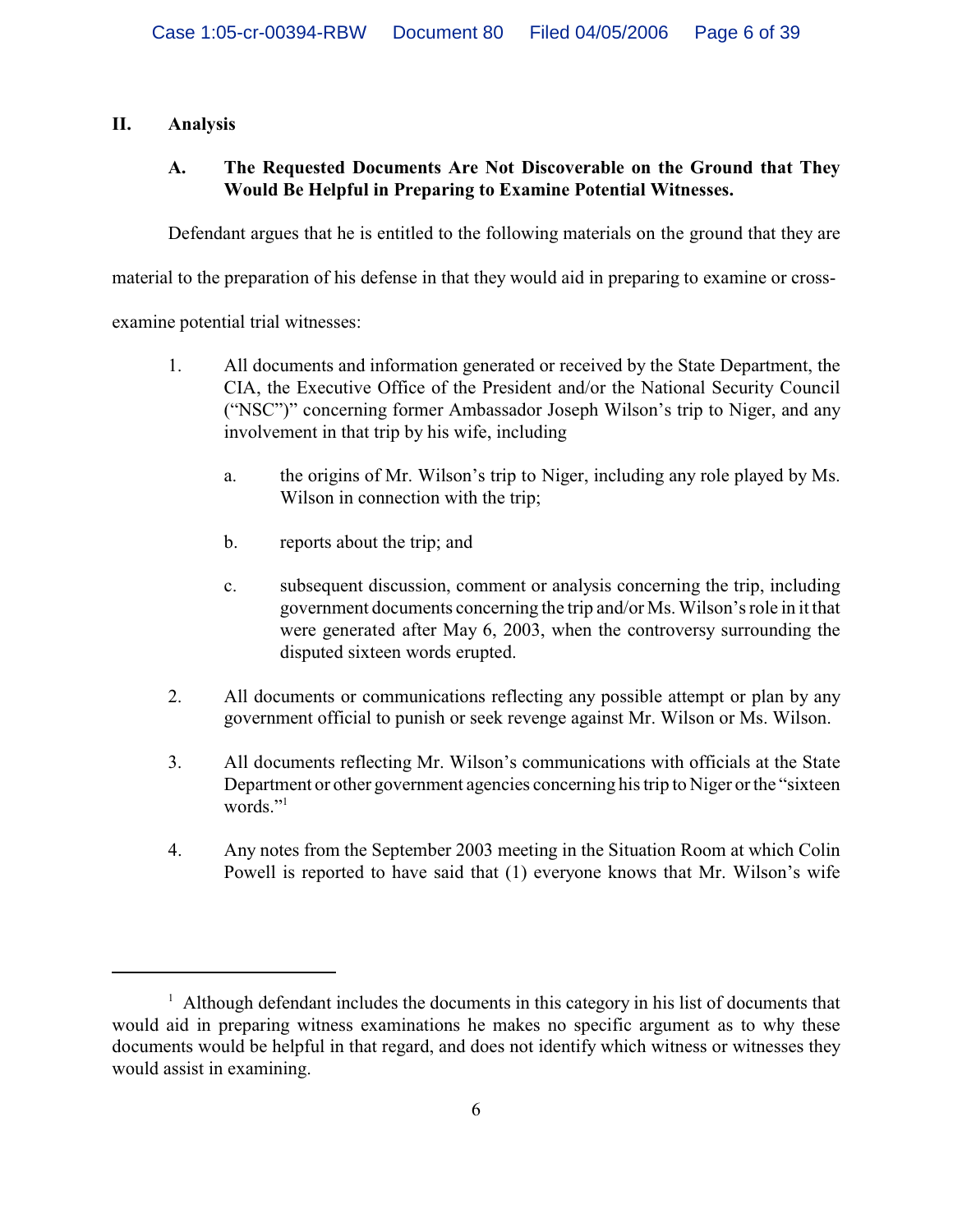worked at the CIA and that (b) it was Mr. Wilson's wife who suggested that the CIA send her husband on a mission to Niger."<sup>2</sup>

Memo. at 14-16, 23.<sup>3</sup> The government has produced to defendant all documents related to Mr. Wilson's trip that it received from the OVP. In addition, the government has produced to defendant documents, received from any source, relating to conversations, correspondence, or meetings involving defendant in which Mr. Wilson's trip was discussed, and has produced additional materials from the CIA and the State Department relating generally to Mr. Wilson's trip. The government declined to produce some documents related to Mr. Wilson's trip on that the ground that those documents were completely irrelevant to defendant's knowledge or communications regarding Mr. Wilson, Ms. Wilson, or Mr. Wilson's trip to Niger. The government is unaware of any documents reflecting communications between Mr. Wilson and the State Department regarding the "sixteen words" other than media reports and material that would fall within the Jencks Act if the government were to call Mr. Wilson as a witness.

Some documents produced to defendant could be characterized as reflecting a plan to discredit, punish, or seek revenge against Mr. Wilson. The government declined to produce documents relating solely to other subjects of the investigation, even if such documents could be so characterized as reflecting a possible attempt or plan to discredit or punish Mr. Wilson or Ms. Wilson. The government has no knowledge of the existence of any notes reflecting comments by former Secretary of State Powell regarding Ms. Wilson during a September 2003 meeting.

 $\mu$ <sup>2</sup> Defendant's argument with respect to this category of documents is limited to the preparation of an examination of former Secretary of State Powell. See, *infra*, at 14.

<sup>&</sup>lt;sup>3</sup> Defendant's requests as listed in his Third Motion to Compel do not track the precise language of the document requests made to the government by letter.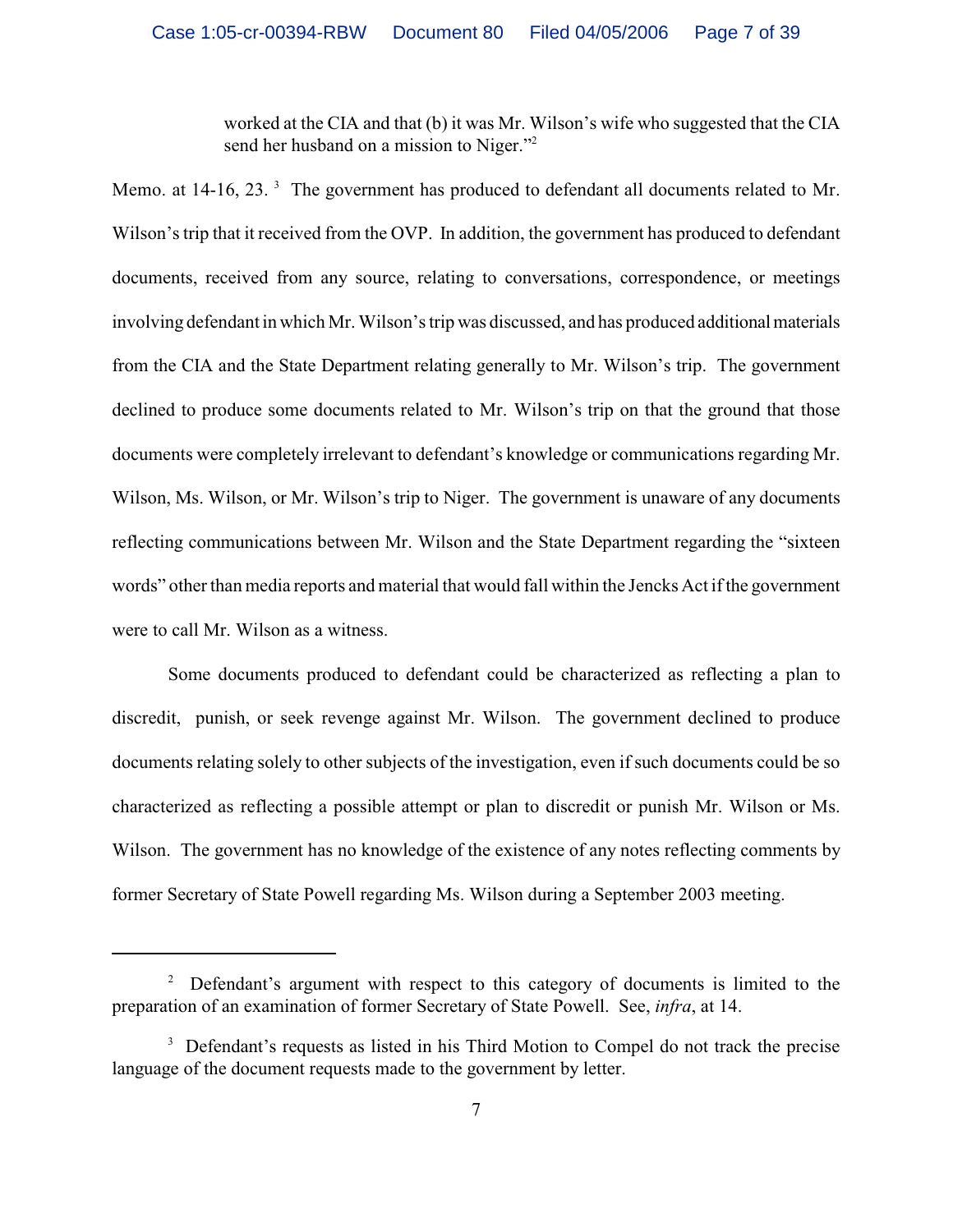Defendant overreaches when he asserts that Rule 16 generally requires the production of all materials that may be helpful in preparing to examine witnesses. The bulk of the documents that defendant seeks to assist in preparing witness examinations (here correspondence, e-mails, and reports generated by potential witnesses and those around them) fall within the category of witness statements and arguable impeachment information covered by the Jencks Act and *Giglio*. If defendant's position were correct, the Jencks Act, Rule 26.2, and *Giglio* obligations would be unnecessary and redundant because all such material – and far more – would have been disclosed pursuant to Rule 16. To the contrary, Rule 16(a)(2) expressly prohibits the use of Rule 16 as an endrun around the Jencks Act: "Nor does this rule authorize the discovery or inspection of statements made by prospective government witnesses except as provided in 18 U.S.C. § 3500." Fed. R. Crim. P. 16(a)(2). Furthermore, the defendant cannot simply recite that access to statements will "enhance[] defense counsels' ability to cross-examine" a witness as a basis for using Rule 16 to disregard the Jencks Act. *United States v. Tarantino*, 846 F.2d 1384, 1414-15 (D.C. Cir. 1988).

To be sure, *Brady* and *Giglio* may require disclosure of material beyond that required by Rule 16, but an argument that those cases up-end the normal timing of Jencks Act production is "an attempt to convert *Brady* into a broad rule of discovery in criminal cases." *Tarantino*, 846 F.2d at 1416; *see also United States v. Hart*, 760 F. Supp. 653, 659 (E.D. Mich. 1991) (timing of disclosure, if required, is based on defense's ability to make effective use of information at trial). That is particularly true where the defendant seeks statements from one witness that will purportedly be at odds with the statement of another witness: "witnesses are not impeached by prior inconsistent statements of *other* witnesses, but by their *own* prior inconsistent statements." *Id.* (emphasis in original). At bottom, Rule 16 also does not constitute a free-floating tool to cast about for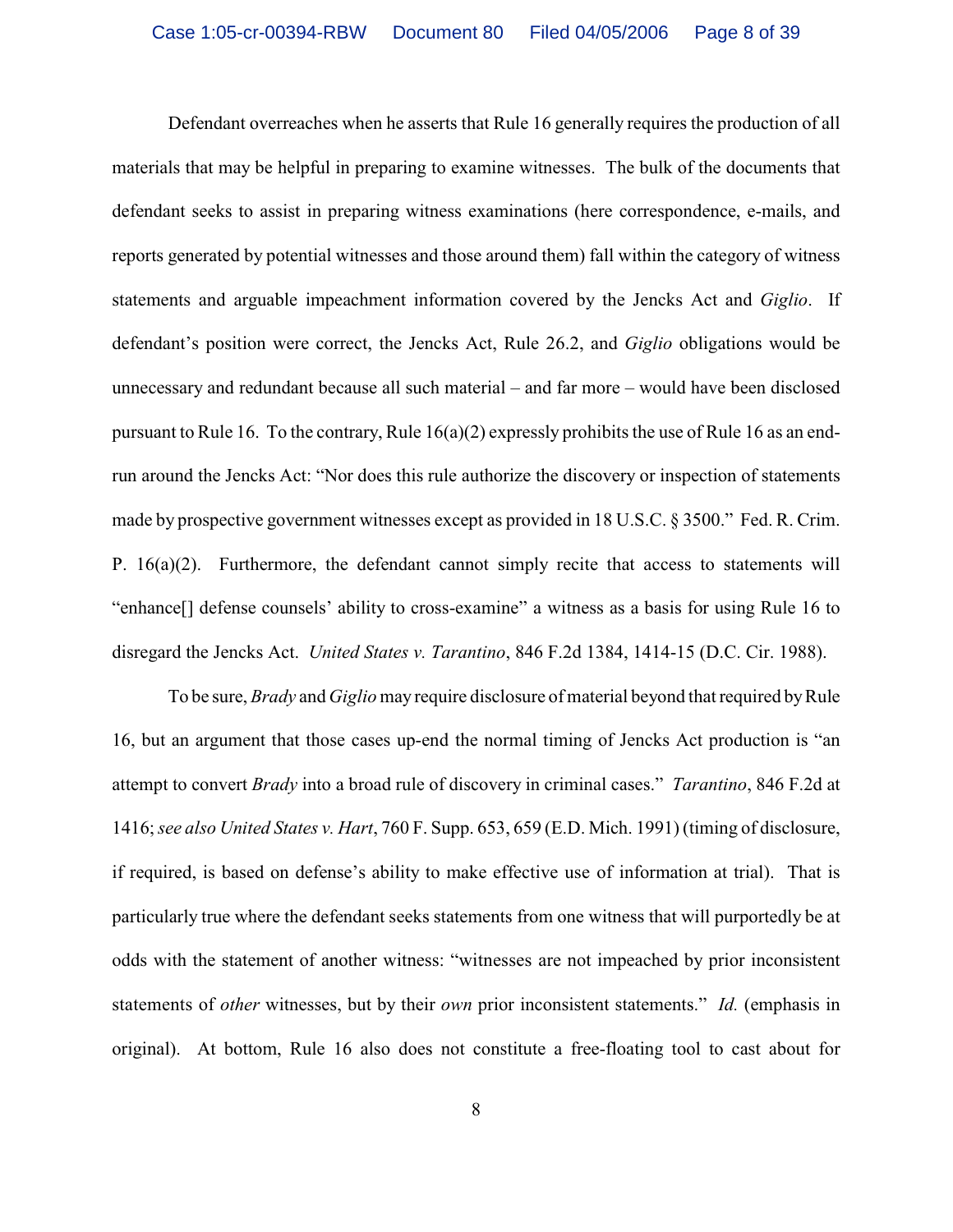impeachment material on potential witnesses; rather, there must be a "strong" indication that the material will play an "important" role in assisting impeachment. *Marshall*, 132 F.3d at 68.

#### *Potential Government Witnesses*

Defendant contends that the foregoing documents are discoverable because they are necessary to prepare to examine the following potential government witnesses in this case:

- (a) former CIA Director George Tenet;
- (b) CIA briefer Craig Schmall;<sup>4</sup>
- $(c)$  former senior CIA official Bob Grenier;<sup>5</sup>
- (d) former Under Secretary of State Marc Grossman;
- (e) former White House Press Secretary Ari Fleischer;
- (f) former Deputy National Security Advisor Stephen Hadley; and
- (g) current White House Deputy Chief of Staff Karl Rove.

Because the government does not intend at this time to call three of these individuals – Mr.

Tenet, Mr. Hadley, and Mr. Rove – defendant is not entitled to discovery based on the need to prepare to cross-examine those individuals.

With respect to the individuals whom the government does intend to call as witnesses, the documents defendant demands go well beyond anything that would be necessary to prepare to examine these individuals, and indeed, far beyond the scope of what is relevant to the charges contained in the indictment. Defendant demands the production of all "documents and information"

<sup>&</sup>lt;sup>4</sup> Defendant indicates that the "CIA briefer" described in paragraph 11 of the indictment may be Craig Schmall, Peter Clement, or Matt Barrett.

 $5$  Defendant indicates that the "senior CIA official" described in paragraph 7 of the indictment may be Robert Grenier or John McLaughlin.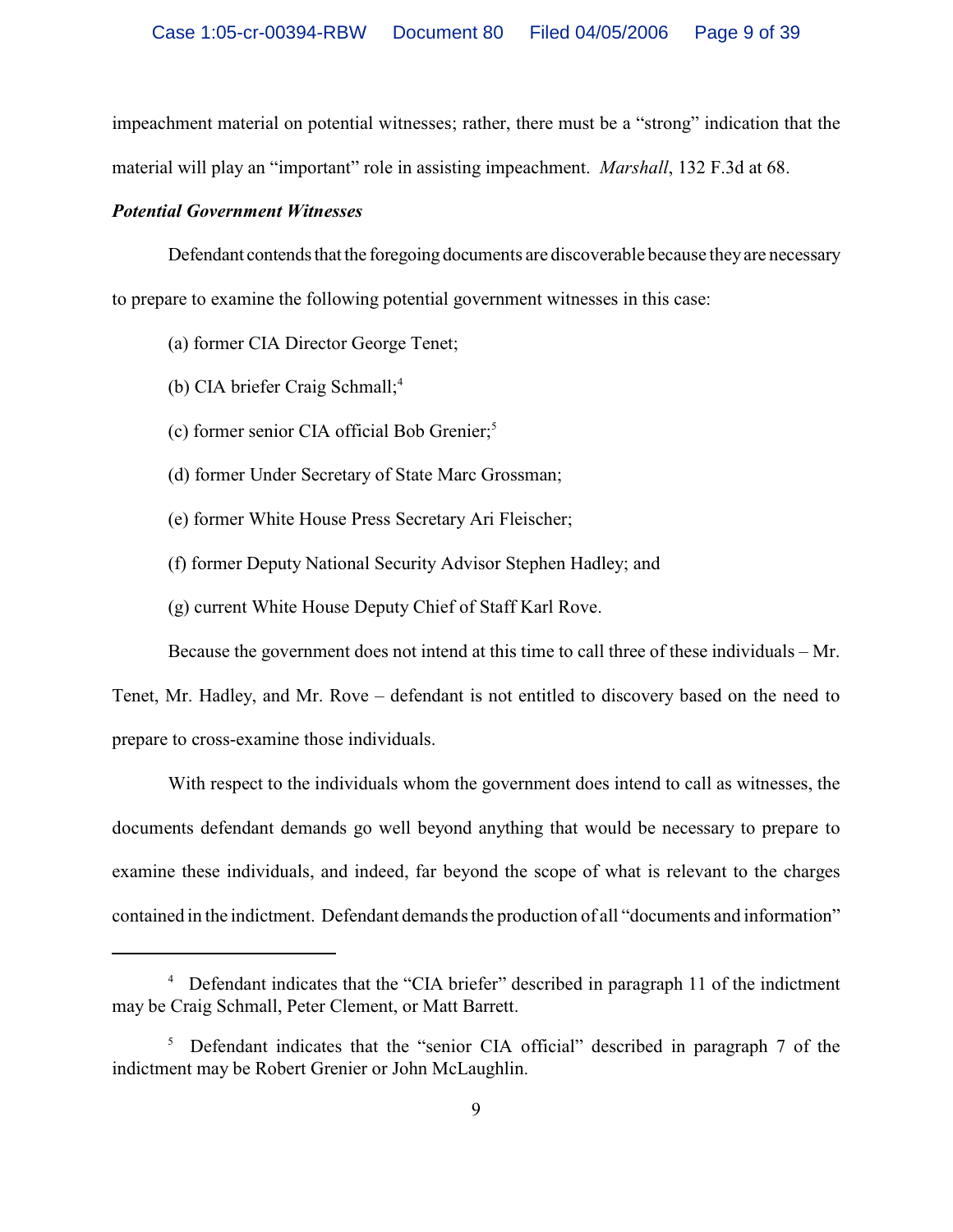generated or received by anyone in the State Department, the CIA, the Executive Office of the President and/or the National Security Council ("NSC") concerning Mr. Wilson's trip to Niger,<sup>6</sup> which includes "the origins of Mr. Wilson's trip to Niger, including any role played by Ms. Wilson in connection with the trip," "any reports about the trip," and any "subsequent discussion, comment or analysis concerning the trip." Memo. at 14-16. Defendant seeks the requested materials without regard to whether defendant or any prospective witness actually wrote, reviewed, or even saw the materials, and without regard to whether any prospective witness is expect to testify about them.

For example, defendant makes a sweeping demand for State Department documents regarding Mr. Wilson's trip, despite the fact that, as is evident from the indictment, the testimony of the government's lone State Department witness, Under Secretary of State for Political Affairs Marc Grossman, will focus on conversations between Mr. Grossman and defendant in late May and early June 2003 concerning former Ambassador Wilson's trip, and Mr. Grossman's efforts during that period to gather information regarding the trip in response to defendant's inquiries. See Indict., Count One,  $\P$  4, 5, 6.<sup>7</sup> As a result of defendant's inquiries, information was gathered and a classified report was prepared by the State Department's Bureau of Intelligence and Research ("the INR report"). In June 2003, Mr. Grossman orally advised defendant that he had learned that Wilson's wife worked at the CIA and that State Department personnel believed that Mr. Wilson's wife was involved in the planning of Mr. Wilson's trip. See Indict., Count One, ¶ 6.

References to defendant's Third Motion to Compel are to "Memo.," followed by the <sup>6</sup> relevant page number. Defendant states that documents that relate to Mr. Wilson's trip form the "core" of the discovery at issue in this motion. Memo. at 12. References to the exhibits to defendant's motion are to "Memo. Exhibit," followed by the exhibit number.

 $\alpha$  References to the Indictment are to "Indict.," followed by the relevant count and paragraph number.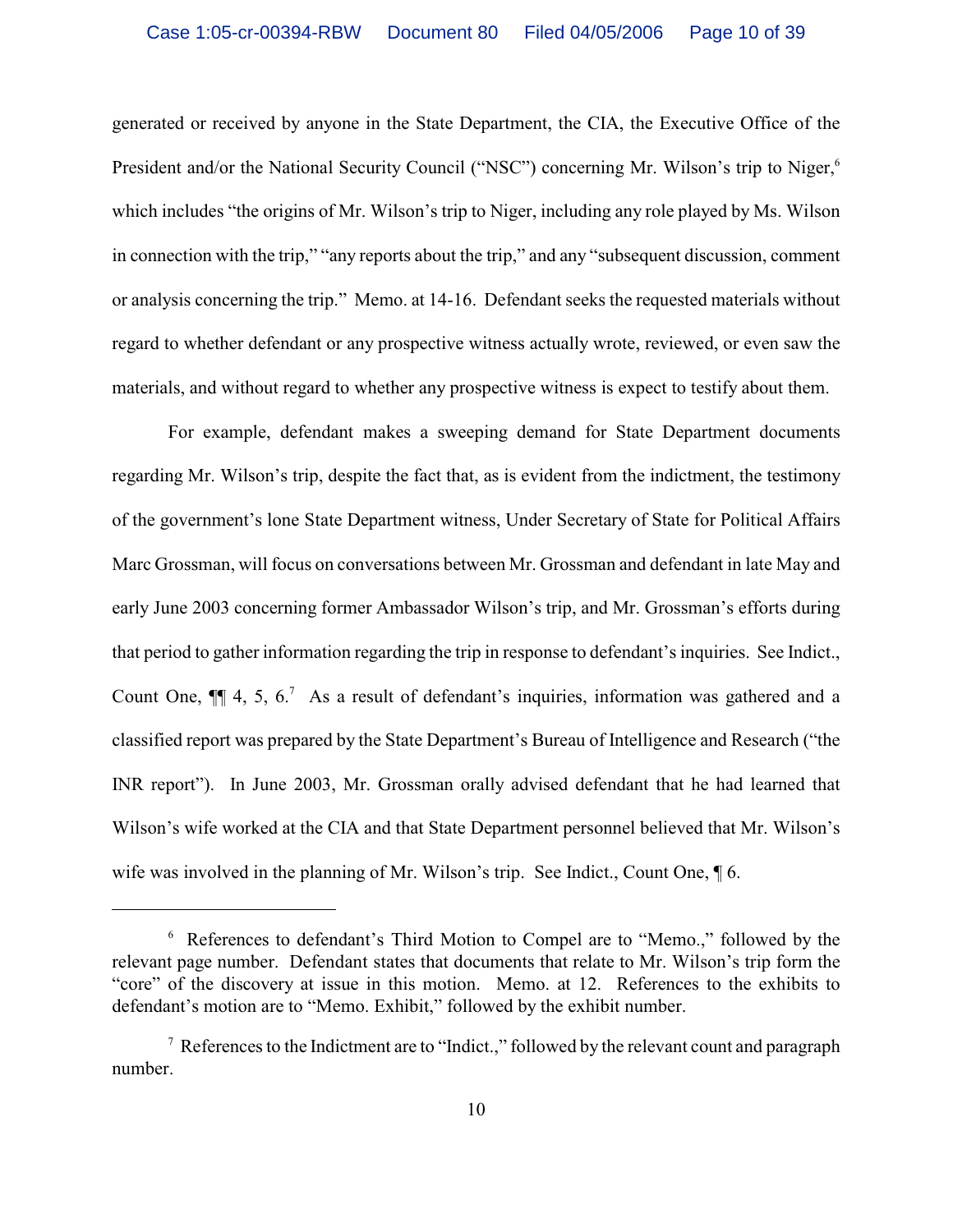Defendant has been provided with a copy of the INR report in classified discovery, and the government understands that no contemporaneous reports written by Mr. Grossman about his conversations with defendant in May and June 2003 are available. Prior to trial, defendant will be provided with prior statements of Mr. Grossman as part of the government's Jencks Act disclosure, as well as any material required under *Giglio*.

 The central issue at trial will be whether defendant lied when he testified that he was not aware that Mr. Wilson's wife worked at the CIA prior to his purported conversation with Tim Russert about Mr. Wilson's wife on or about July 10, 2003. *See* Indict., Count One, ¶ 20. Mr. Grossman's testimony is specifically relevant to show that defendant was told of Ms. Wilson's employment and possible role in planning Mr. Wilson's trip to Niger in early June 2003. This testimony will not be offered to prove the truth of the matter asserted; indeed, it is irrelevant whether Mr. Wilson's wife actually did work at the CIA or actually did play a role in arranging the trip, or how State Department employees viewed the results of the Wilson trip. Likewise, none of these issues are relevant to preparing for Mr. Grossman's examination.

Defendant makes the same sweeping demand for CIA and White House documents related to Mr. Wilson's trip, although, once again, the anticipated testimony of the government's CIA witnesses, Craig Schmall, a CIA briefer, and Robert Grenier, a former senior CIA official, and the testimony of the government's sole White House witness, Ari Fleischer, will focus on conversations with defendant regarding Ms. Wilson which took place in June and early July 2003. *See* Indict., Count One, at ¶¶ 7, 11, 16. All known documents relating to these conversations have been provided to defendant. The relevance of this testimony, like that of Marc Grossman, is to show that defendant knew about Ms. Wilson's employment and possible role in planning Mr. Wilson's trip to Niger as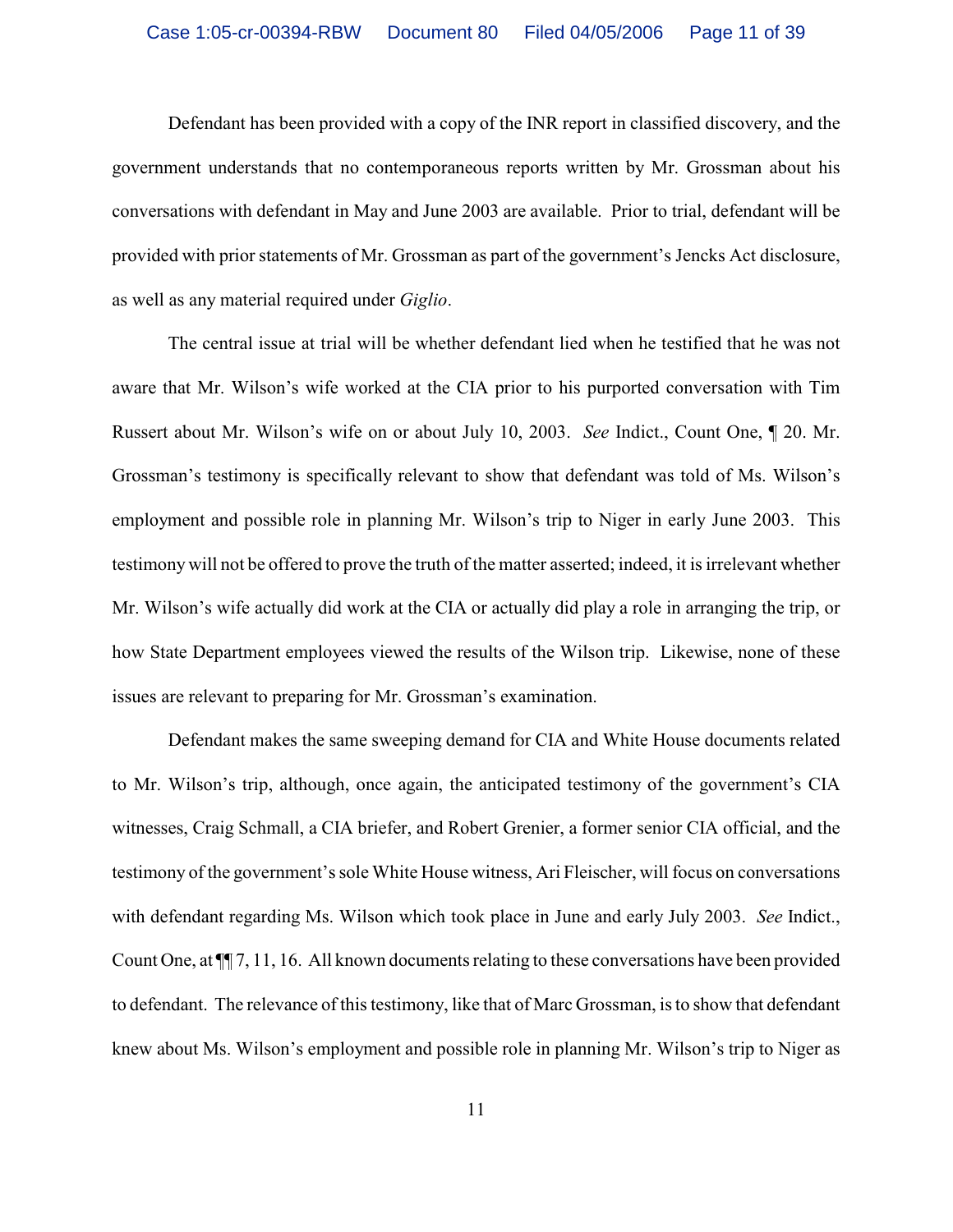early as June 2003, and no later than July 7, 2003. Neither the particulars of Mr. Wilson's trip, nor the views of CIA or White House officials regarding the results of the trip, are relevant to, or necessary for preparing cross-examinations of, Messrs. Schmall, Grenier, or Fleischer. Nor is defendant entitled to expansive discovery on the basis of speculations that government officials may have been biased as a result of purported disputes among the various agencies concerning intelligence issues.

With respect to Mr. Fleischer, defendant also asserts that press reports indicate that Mr. Fleischer reviewed a report containing information related to Mr. Wilson's wife that was sent to former Secretary of State Colin Powell while Secretary Powell, Mr. Fleischer and others were en route to Africa on Air Force One. Memo. at 25. If the press reports are correct, and if Mr. Fleischer disclosed information concerning Mr. Wilson's wife to reporters, defendant argues, then Mr. Fleischer would have a motive to shade his testimony in this case. *Id.* The government has provided defendant with a copy of the report in question. Defendant does not claim that Mr. Fleischer wrote, reviewed, or even saw any other documents concerning Mr. Wilson's trip, and does not establish any other connection between Mr. Fleischer and any of the requested documents. Thus, there is no support for defendant's claim that the requested documents would be helpful to defendant in preparing to cross-examine Mr. Fleischer.

### *Potential Defense Witnesses*

Defendant further argues that he is entitled to discovery of all documents that would be helpful in preparing to examine witnesses that may be called as defense witnesses at trial, including the following individuals: (a) former Deputy Secretary of State Richard Armitage; (b) former Secretary of State Colin Powell; (c) former CIA Director George Tenet; (d) "other current or former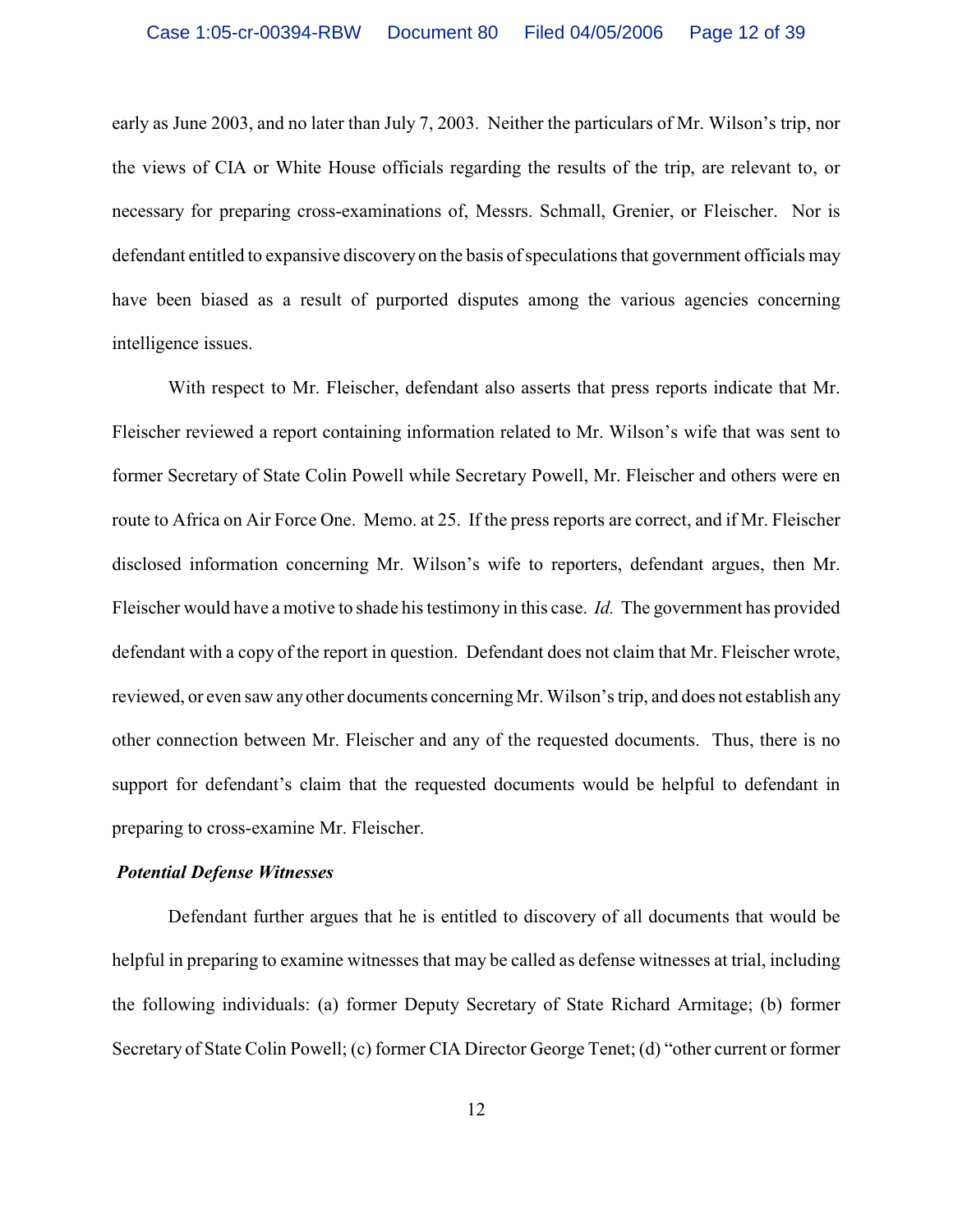CIA officials, including" Bill Harlow; and (e) Senior White House advisor Karl Rove. Defendant cites, and research reveals, no authority for the proposition that the defendant is entitled to discover all documents related to witnesses whom defendant anticipates calling as witnesses at trial. To the contrary, it is settled law that the government has no obligation to produce prior statements, or information reflecting negatively on the credibility, of witnesses called by the defense, much less witnesses who *may* be called by the defense. *See* 18 U.S.C. § 3500 (which by its terms applies only to witnesses called by the government) and *United States v. Presser*, 844 F.2d 1275, 1285 (6th Cir. 1988)("the government need not disclose impeaching material in its possession relating to any potential defense witness where that impeaching material does not meet the *Brady* test of being material *and* exculpatory"); and *United States v. Souffront*, 338 F.3d 809, 824 (7<sup>th</sup> Cir. 2003) (When ATF Agent was called by defense to impeach a government witness and to testify to defendant's state of mind, no *Brady* violation occurred when government did not disclose that agent was accused by a former agent of participating in or covering up theft of jewelry and money by corrupt cop. "Impeaching the testimony of their own witness is not favorable to the defense . . . and does not raise the probability of a different verdict . . . This argument is without merit." (citations omitted)).

Given the limited nature of any admissible testimony that could be offered by the above individuals, the need to prepare their testimony could not possibly justify defendant's expansive discovery demands in any event. For example, defendant asserts that he may call former Deputy Secretary of State Richard Armitage as a defense witness for the purpose of testifying regarding "the expected testimony of his former colleagues, Mr. Grossman and Mr. Powell," Memo. at 23, n. 5 and, specifically, of establishing bias on the part of Under Secretary Grossman, Memo. at 23. Defendant argues that "[i]f Mr. Armitage or another State Department official was in fact the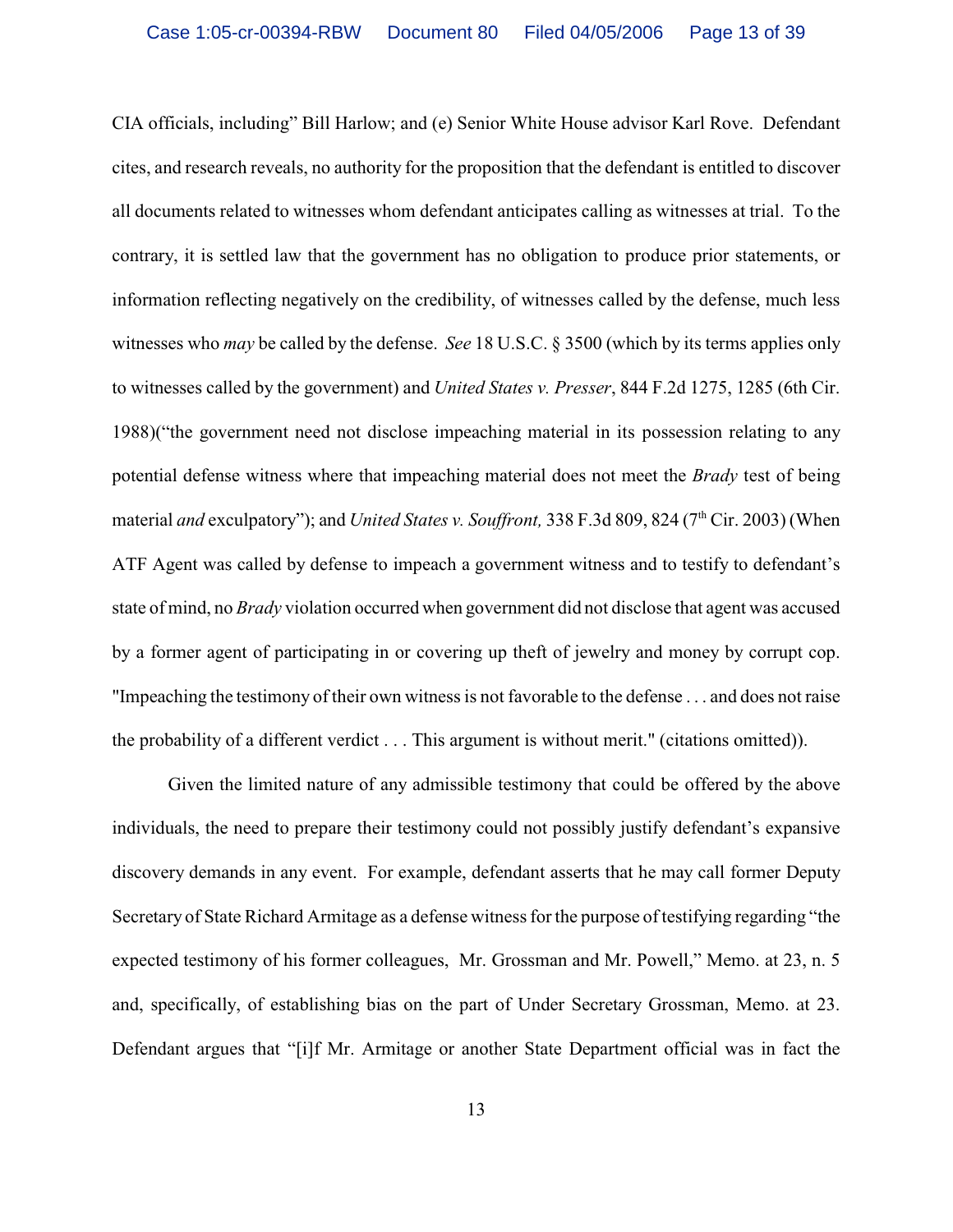primary source for Mr. Novak's article, Mr. Grossman's testimony may be colored by either by his personal relationship with Mr. Armitage or his concern for the institutional interests of the State Department." *Id.*

There is no precedent for a fact witness to be called to testify about the expected testimony of another fact witness – much less precedent that an intention to do so entitles a defendant to additional discovery. Putting aside defendant's failure to explain how loyalty to Mr. Armitage or to the State Department could rise to the level of causing Mr. Grossman to invent conversations with defendant and testify to them under oath, defendant has provided no connection between the requested materials and Messrs. Grossman, Armitage or Powell, and no basis for concluding that the materials would aid him in preparing to establishing bias on the part of Mr. Grossman.

Similarly, defendant is not entitled to discovery of additional documents regarding Mr. Wilson's trip in order to prepare to examine former Secretary of State Colin Powell as a defense witness. Defendant asserts that he is "entitled to examine SecretaryPowell regarding his knowledge of Mr. Wilson's trip to Niger and his communications with other government officials about that trip," and that the State Department records concerning the trip will assist him in preparing to conduct this inquiry. Memo. at 24. Defendant fails, however, to establish how Secretary Powell's knowledge concerning Mr. Wilson's trip could be relevant to the perjury and false statement charges contained in the indictment, or his defense to those charges.

Nor has defendant established how "[a]ny notes from the September 2003 meeting in the Situation Room at which Colin Powell is reported to have said that (1) everyone knows that Mr. Wilson's wife worked at the CIA and that (b) it was Mr. Wilson's wife who suggested that the CIA send her husband on a mission to Niger" (see Memo. at 15) would be helpful to defendant in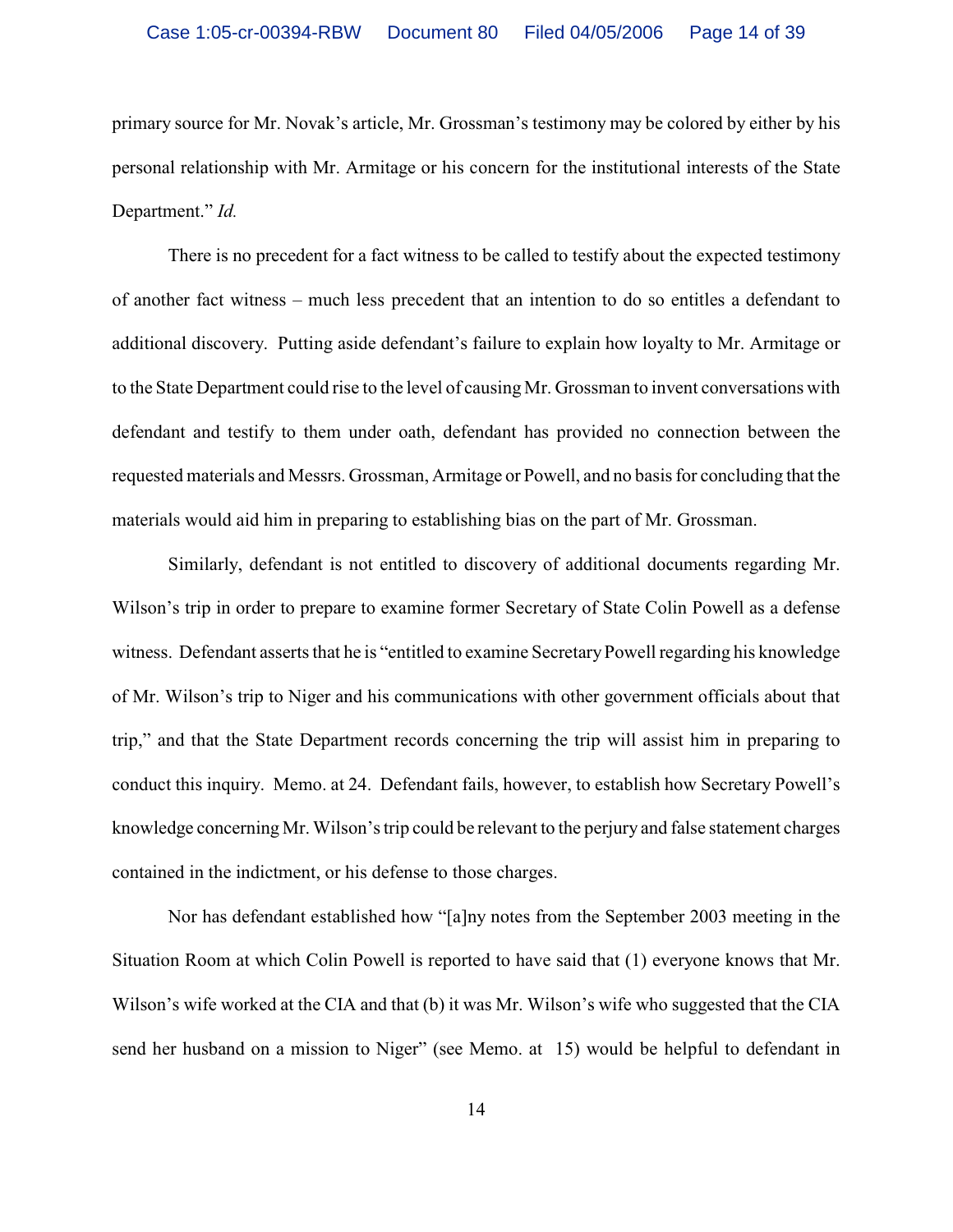preparing his defense, even ifsuch documents existed, and it is the understanding of the government that there are no notes indicating that Secretary Powell made the purported statements.

Additionally, defendant asserts that he plansto question Secretary Powell concerning media reports regarding a document containing information regarding Ms. Wilson sent to Secretary Powell on Air Force One while Secretary Powell and others were en route to Africa between July 7 and July 12, 2003, and regarding the possibility that other government officials may have shared information about Ms. Wilson with journalists while in Africa. Memo. at 24. Defendant fails to establish that any documents other than that sent to Secretary Powell (which has been produced to defendant) would be useful in preparing to examine Secretary Powell, or even that the topics concerning which he plans to question Secretary Powell have any relevance to the issues of this case. Accordingly, defendant's desire to question Secretary Powell does not entitle him to additional discovery.

Defendant claims that Karl Rove will be a "key witness" in the trial, in that he will testify concerning a conversation with defendant on July 10 or 11, 2003 regarding Robert Novak's intent to print a story regarding Ms. Wilson's employment at the CIA, Indict., Count One, ¶ 21, and that Stephen Hadley may "offer important testimony about discussions within the Administration concerning the need to rebut Mr. Wilson's statements about his trip and his conclusions," as well as "discussions about the need to declassify and disseminate the NIE" and George Tenet's public statements regarding the "sixteen words." Memo. at 25-26. As indicated above, the government does not intend to call Mr. Rove or Mr. Hadley as witnesses at this time.

Nor has defendant established any connection between the documents defendant has demanded and any relevant testimony Mr. Rove or Mr. Hadley could provide. The trial in this case necessarily will focus on whether or not defendant committed perjury. While defendant may prefer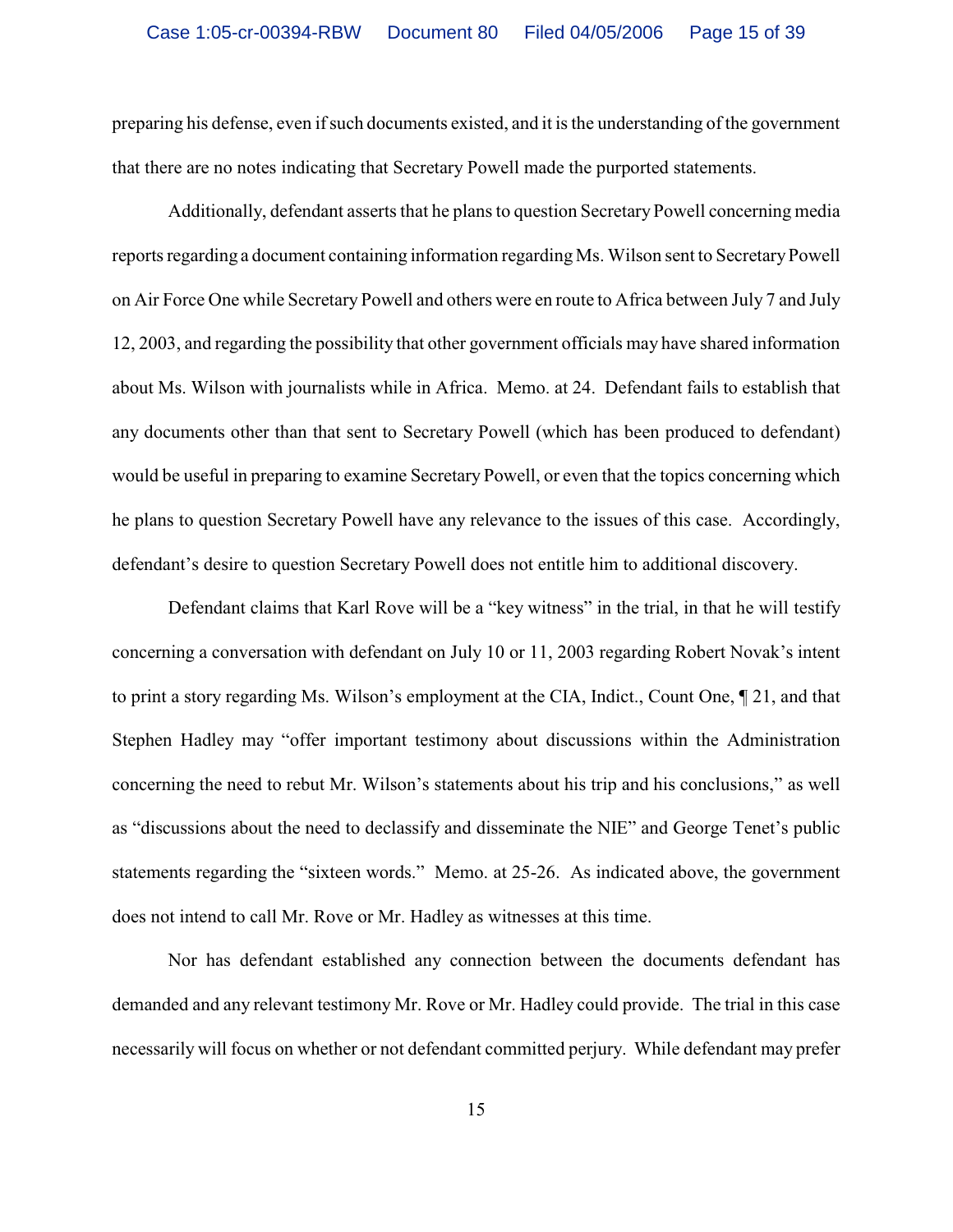to put the conduct of others on trial, he is not entitled to do so. Nor is defendant entitled to discovery so that he may examine witnesses at trial regarding their conduct and the conduct of others that is not germane to the issue of whether defendant lied and obstructed justice.

#### *Agencies By Which Potential Witnesses Are or Were Employed*

The extraordinary scope of defendant's request for documents is illustrated by the fact that the request is not limited to documents directly connected with the individuals he has identified as potential witnesses, or even by time frame. To the contrary, defendant argues that he is entitled to "all CIA documents that concern (sic) Mr. Wilson's trip to Niger, including reports and subsequent discussions of it," and, at the very least, all documents concerning Mr. Wilson's trip "generated, sent, or received by CIA witnesses.' Similarly, defendant argues that, "the government's disclosure obligations are not limited to the files of [the] particular White House witnesses" that defendant has identified, but rather, extends to "all White House documents relating to Mr. Wilson's trip to Niger that could undermine or corroborate the expected testimony of these witnesses, and other White House documents that could be used to develop lines of questioning for their examinations at trial."

Thus, in essence, defendant contends that the expected testimony of a witness triggers open file discovery of that witnesses' agency on any related topic, whether or not relevant at trial. Defendant cites no legal authority in support of this claim, which flies in the face of the longestablished limited nature of discovery in criminal cases, *see United States v. Agurs*, 427 U.S. at 109, *United States v. Jordan*, 316 F.3d at 1251.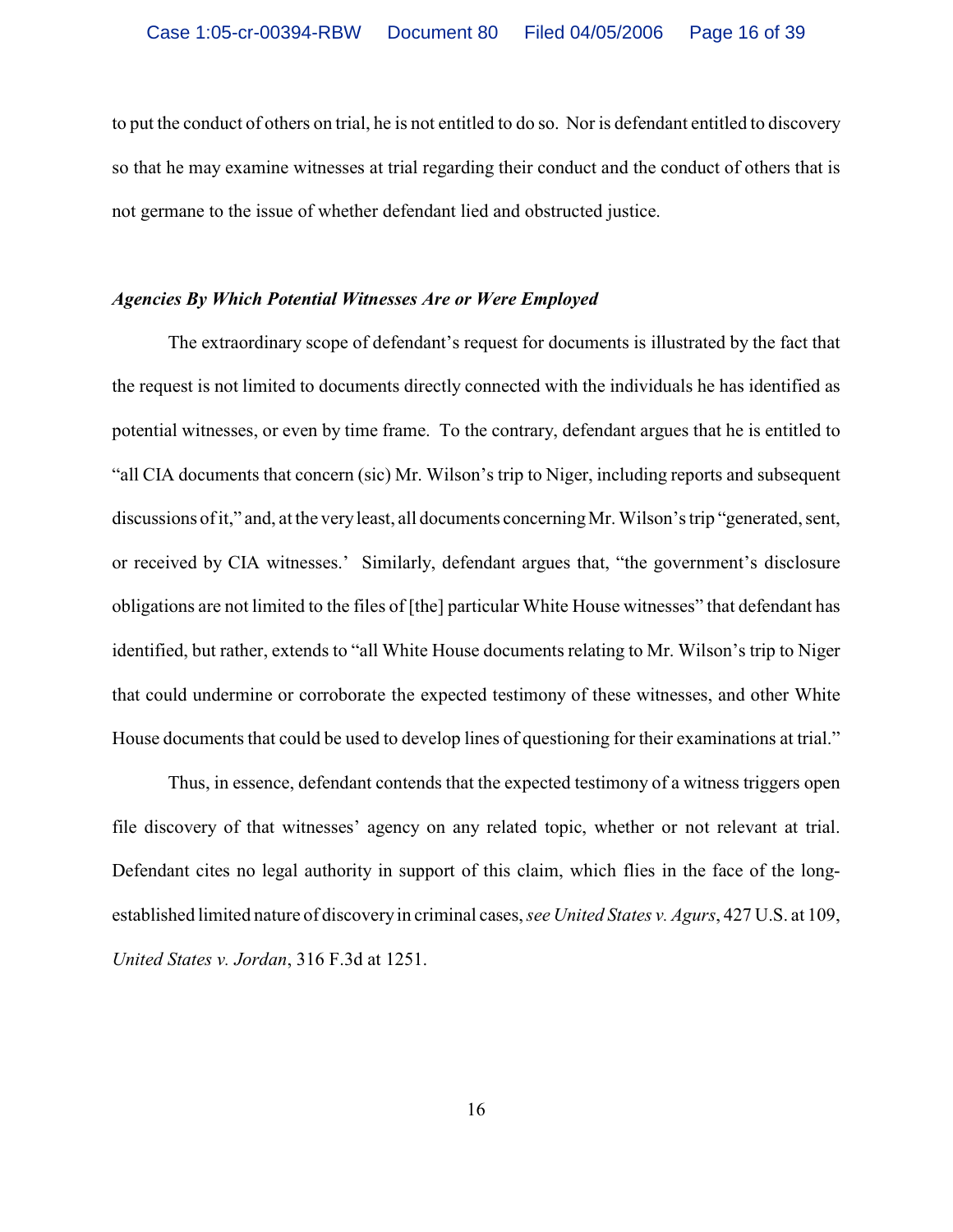# **B. Defendantis Not Entitled toDiscovery of the Requested Documents on the Basis that Such Documents Will Allow Him to Provide "Context" for Events Alleged in the Indictment.**

Defendant argues as an alternative ground for his discovery requests the need to establish "context" for matters alleged in the indictment. Defendant claims that, in order to put the alleged events in context, and specifically to establish that Ms. Wilson played a "peripheral" rather than an important role in the controversy concerning the "sixteen words," defendant is entitled to discovery of the above-described documents as well as to:

All documents reflecting discussions within the government of whether to release a public statement during the week of July 7, 2003 regarding the inclusion of the "sixteen words" in the 2003 State of the Union Address, including all drafts of the July 11, 2003 statement issued by Director of Central Intelligence George Tenet.

Memo. at 15, 27.

The government has produced to defendant all documents responsive to the above request that were received from the Office of the Vice President, including notes of defendant and drafts of the July 11, 2003 statement issued by CIA Director George Tenet. The government declined to seek copies or produce additional drafts of the July 11, 2003 statement maintained by other agencies on the ground that such documents would be irrelevant in the absence of any connection to defendant, and also potentially duplicative of documents already produced.

In an attempt to recast the relevant issues at trial, defendant claims he is entitled to correct the "distorted picture of the relevant events" presented in the indictment, including the "exaggerati[on of] the importance government officials, including [defendant], attributed to Ms. Wilson's employment status prior to July 14, 2003," and to present "a more complete and accurate narrative" of the alleged events, and to establish that defendant "and other government officials"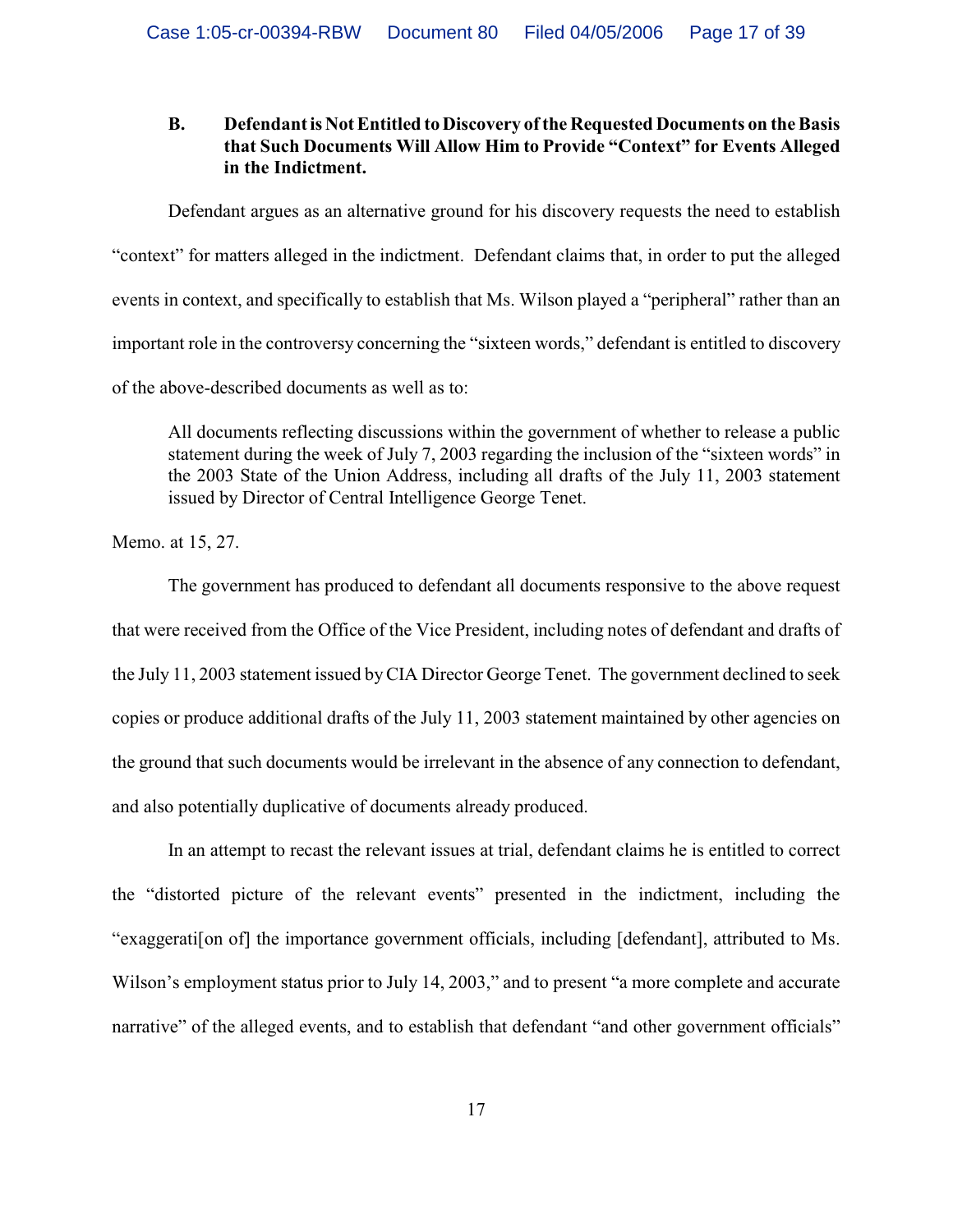#### Case 1:05-cr-00394-RBW Document 80 Filed 04/05/2006 Page 18 of 39

viewed Ms. Wilson's identity as at most a "peripheral issue." Memo. at 27. Defendant argues that information regarding bureaucratic infighting over responsibility for the "sixteen words" will help the jury appreciate how defendant "*may have forgotten or misremembered the snippets of conversation* the government alleges were so memorable." Memo. at 3-4.

Though he might wish otherwise, this trial is not about the conduct or state of mind of persons other than defendant. Indeed, the state of mind of other individuals is of negligible value in determining whether defendant lied to the FBI and grand jury. In reality, it does not matter whether Ms. Wilson's role was thought to be important or peripheral by anyone other than defendant and the discrete number of persons with and for whom he worked. Accordingly, it is clear that documents from outside the OVP are not sought to establish "context" but rather to provide an irrelevant distraction from the issues of the case.

Moreover, evidence from the CIA, State Department, and NSC about whether persons working there thought the issue of Ms. Wilson's employment was "peripheral" will not place in context the state of mind of defendant and others working in the Office of Vice President at the relevant time, nor explain whether defendant was likely to have forgotten conversations about the topic in which he participated. In June 2003, when discussing Ambassador Wilson's trip to Niger, the Vice President advised defendant that Ambassador Wilson's wife worked at the CIA in the Counterproliferation Division. Indict., Count One, ¶ 9. The evidence will show that the July 6, 2003, Op Ed by Mr. Wilson was viewed in the Office of Vice President as a direct attack on the credibility of the Vice President (and the President) on a matter of signal importance: the rationale for the war in Iraq. Defendant undertook vigorous efforts to rebut this attack during the week following July 7, 2003.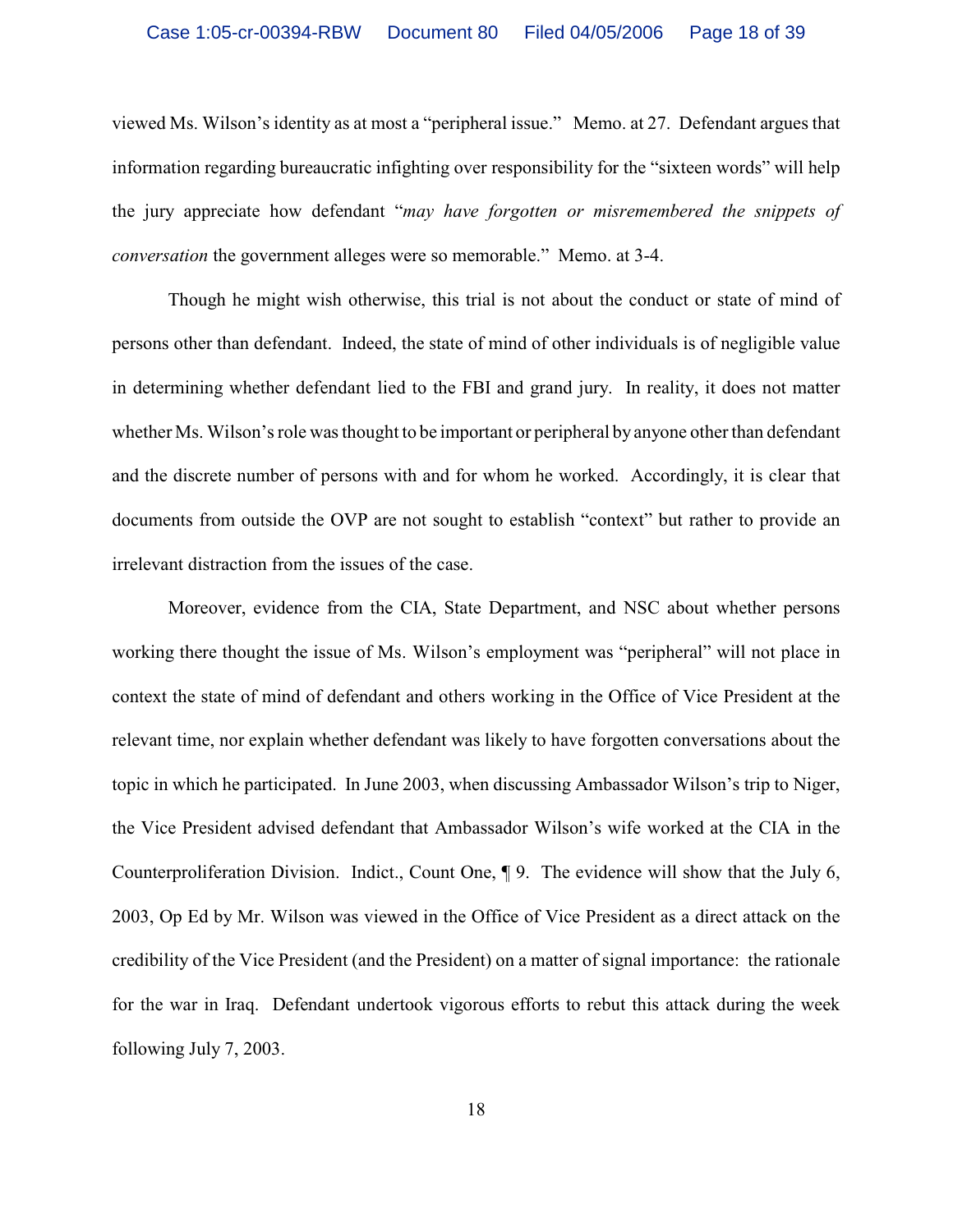At some point after the publication of the July 6, 2003 Op Ed by Mr. Wilson, Vice President Cheney, defendant's immediate superior, expressed concerns to defendant regarding whether Mr. Wilson's trip was legitimate or whether it was in effect a junket set up by Mr. Wilson's wife. And, in considering "context," there was press reporting that the Vice President had dispatched Mr. Wilson on the trip (which in fact was not accurate). Disclosing the belief that Mr. Wilson's wife sent him on the Niger trip was one way for defendant to contradict the assertion that the Vice President had done so, while at the same time undercutting Mr. Wilson's credibility if Mr. Wilson were perceived to have received the assignment on account of nepotism. The context for defendant's disclosures in the course of defending the Office of the Vice President will not be fleshed out in any files of CIA or State Department or NSC employees that might reflect what they thought. Put slightly differently, the thoughts and impressions of CIA, State Department, and NSC employees, absent any evidence that these thoughts and impressions were conveyed to defendant, simply cannot shed light on defendant's state of mind at the time of his alleged criminal conduct. *See United States v. Secord*, 726 F.Supp. 845, 848-49 (D.D.C. 1989) ("The subjective state of mind which Defendant Secord wishes to prove could have arisen *solely* from conversations in which he participated, correspondence which he himself read, meetings which he himself attended. . . . The point is simply that Defendant's state of mind can come only from what he hears or sees. Defendant is entitled to discover materials which evidence his personal knowledge about or belief in the legality of the Enterprise.").

Nor would such documents of the CIA, NSC and the State Department place in context the importance of the conversations in which defendant participated. Defendant's participation in a critical conversation with Judith Miller on July 8 (discussed further below) occurred only after the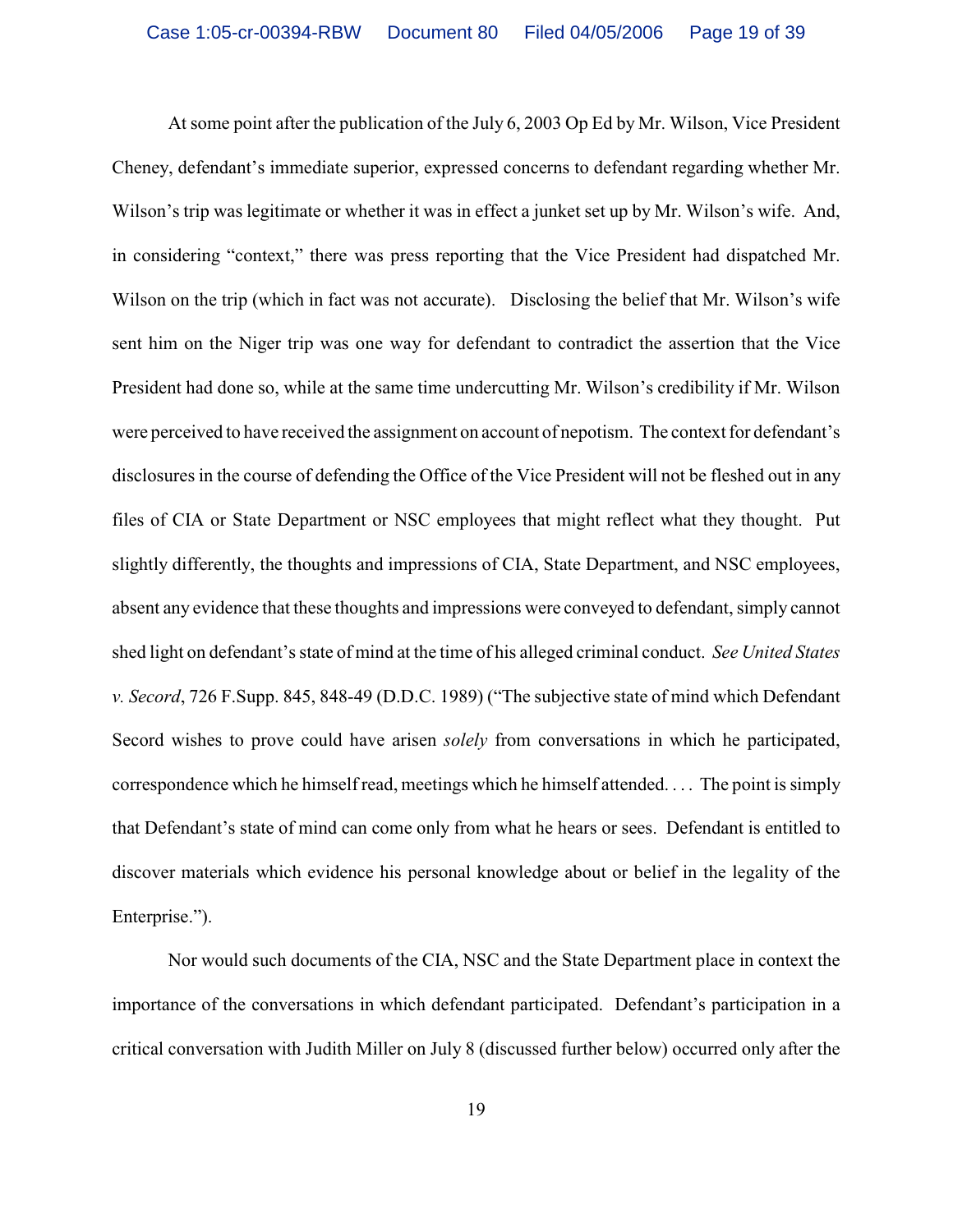Vice President advised defendant that the President specifically had authorized defendant to disclose certain information in the NIE. Defendant testified that the circumstances of his conversation with reporter Miller – getting approval from the President through the Vice President to discuss material that would be classified but for that approval – were unique in his recollection. Defendant further testified that on July 12, 2003, he was specifically directed by the Vice President to speak to the press in place of Cathie Martin (then the communications person for the Vice President) regarding the NIE and Wilson. Defendant was instructed to provide what was for him an extremely rare "on the record" statement, and to provide "background" and "deep background" statements, and to provide information contained in a document defendant understood to be the cable authored by Mr. Wilson. During the conversations that followed on July 12, defendant discussed Ms. Wilson's employment with both Matthew Cooper (for the first time) and Judith Miller (for the third time). Even if someone else in some other agency thought that the controversy about Mr. Wilson and/or his wife was a trifle, that person's state of mind would be irrelevant to the importance and focus defendant placed on the matter and the importance he attached to the surrounding conversations he was directed to engage in by the Vice President.

Likewise, documents from other agencies that defendant never saw will not provide context for defendant's grand jury testimony regarding these events. Defendant testified that he did not discuss the CIA employment of Ambassador Wilson's wife with reporter Judith Miller on July 8, 2003 and that he could not have done so because he had forgotten by that time that he had learned about Ms. Wilson's CIA employment a month earlier from the Vice President. Nor could such documents explain defendant's testimony disclaiming having discussed Ms. Wilson's employment with various other government officials prior to July 10, 2003, or his testimony that he was "taken"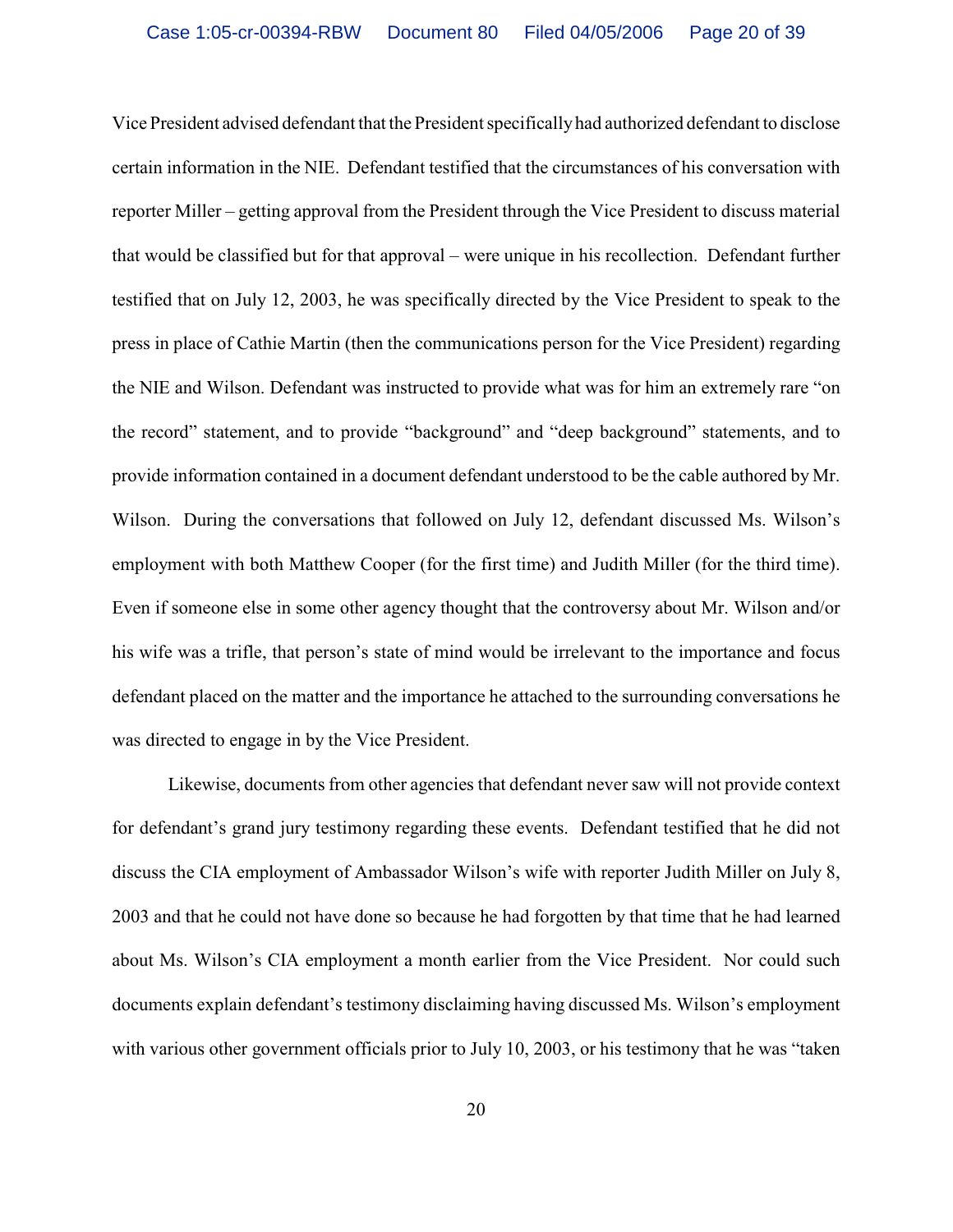aback" when journalist Tim Russert asked about Ms. Wilson's employment with the CIA on July 12, 2003. Accordingly, none of the documents requested by defendant could possibly support the defense that the specific perjury specifications are mere "snippets" of conversation he "may have misremembered."

### **C. Defendant is Not Entitled to the Requested Documents Related to the NIE.**

Defendant further contends that he is entitled to additional discovery because the government "informed [the defense] that it *seeks to make an issue at trial* of [defendant's] alleged disclosures of a portion of the content of the October 2002 National Intelligence Estimate on Iraq's Continuing Programs for Weapons of Mass Destruction, known as the NIE." Memo. at 10-11 (emphasis added). Specifically, defendant claims that, in order to place this issue in "context," he is entitled to discovery of:

- 1. All documents relating to the possible declassification of the 2002 National Intelligence Estimate ("NIE")(in whole or in part); and
- 2. All documents relating to or reflecting public comments by government officials about the NIE or its contents prior to July 18, 2003.

The government has produced to defendant all documents received from the OVP, which would include any documents responsive to these requests, and is in the process of locating and producing a limited number of additional responsive documents in the possession of the Special Counsel although such documents were not authored or reviewed by defendant. The government has declined to seek or produce additional responsive documents from other agencies unless such documents reflect conversations and meetings in which defendant participated, on the ground that such documents would be irrelevant to the defense. The government has also declined to produce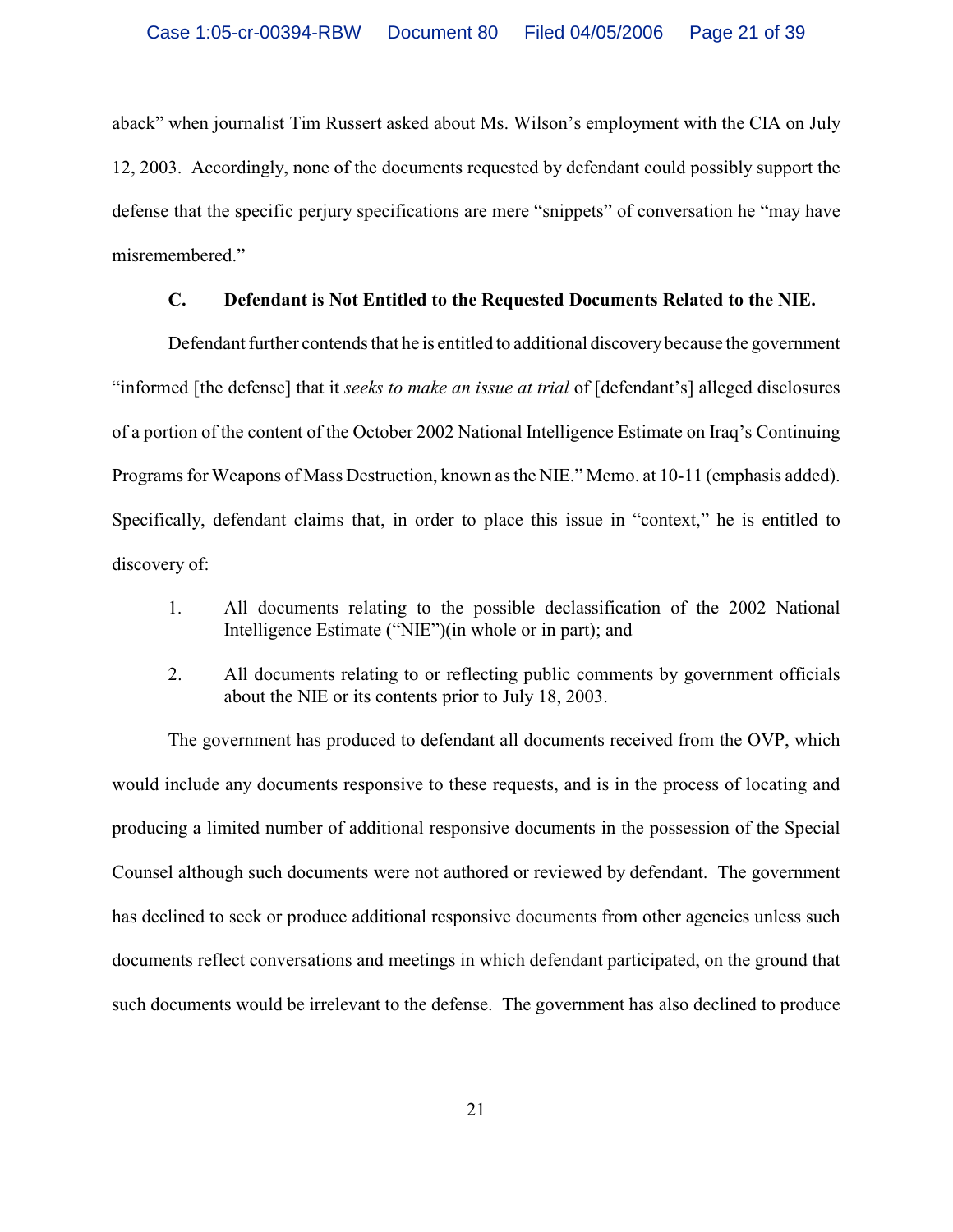### Case 1:05-cr-00394-RBW Document 80 Filed 04/05/2006 Page 22 of 39

publicly available comments by government officials regarding this issue on the ground that they are equally accessible to defendant.

As an initial matter, it is defendant's conduct and testimony, rather than any whim of the government, that makes defendant's disclosure of the NIE an issue in this case. However, contrary to defendant's contention, he is not entitled to rummage through other agencies' documents concerning the NIE where defendant himself has testified that he understood that no one at those agencies was aware of, or involved in, the declassification made known to him by the Vice President or the disclosures he made to reporters Cooper and Miller.

#### *The Relevance of the NIE to This Case*

One of the key conversations that will be proved at trial took place between defendant and reporter Judith Miller at the St. Regis Hotel on the morning of July 8, 2003. Defendant testified in the grand jury that he and Miller did not discuss the CIA employment of Ambassador Wilson's wife, Valerie Plame, on that occasion, and that he could not have done so because he had forgotten by that time that he had learned about Ms. Wilson's employment a month earlier from the Vice President. Defendant further testified that when he spoke with reporter Tim Russert the following day, Russert informed him that Wilson's wife worked at the CIA, and defendant was "taken aback." Defendant testified that he thought that the information was new to him, and that he made sure not to confirm the information to Russert. Defendant thereafter testified that he repeated what he learned from Russert to other reporters (including Cooper and Miller) on July 12, taking care to caution those reporters that he did not know if the information were true or even if Ambassador Wilson even had a wife.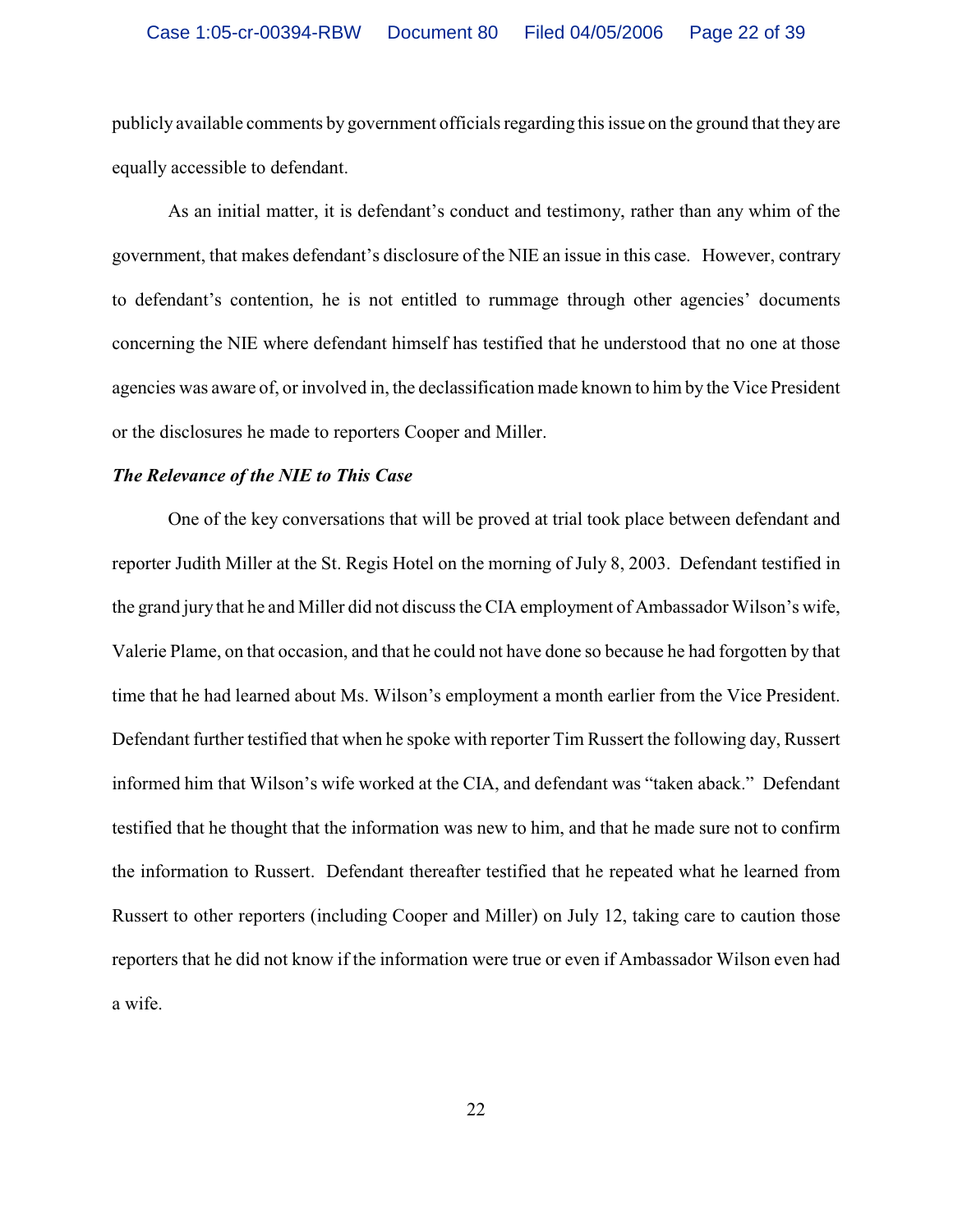As to the meeting on July8, defendant testified that he was specificallyauthorized in advance of the meeting to disclose the key judgments of the classified NIE to Miller on that occasion because it was thought that the NIE was "pretty definitive" against what Ambassador Wilson had said and that the Vice President thought that it was "very important" for the key judgments of the NIE to come out. Defendant further testified that he at first advised the Vice President that he could not have this conversation with reporter Miller because of the classified nature of the NIE. Defendant testified that the Vice President later advised him that the President had authorized defendant to disclose the relevant portions ofthe NIE. Defendant testified that he also spoke to David Addington, then Counsel to the Vice President, whom defendant considered to be an expert in national security law, and Mr. Addington opined that Presidential authorization to publicly disclose a document amounted to a declassification of the document.

Defendant testified that he thought he brought a brief abstract of the NIE's key judgments to the meeting with Miller on July 8. Defendant understood that he was to tell Miller, among other things, that a key judgment of the NIE held that Iraq was "vigorously trying to procure" uranium. Defendant testified that this July 8th meeting was the only time he recalled in his government experience when he disclosed a document to a reporter that was effectively declassified by virtue of the President's authorization that it be disclosed. Defendant testified that one of the reasons why he met with Miller at a hotel was the fact that he was sharing this information with Miller exclusively.

In fact, on July 8, defendant spoke with Miller about Mr. Wilson after requesting that attribution of his remarks be changed to "former Hill staffer." Defendant discussed with Miller the contents of a then classified CIA report which defendant characterized to Miller as having been written by Wilson. Defendant advised Miller that Wilson had reported that he had learned that in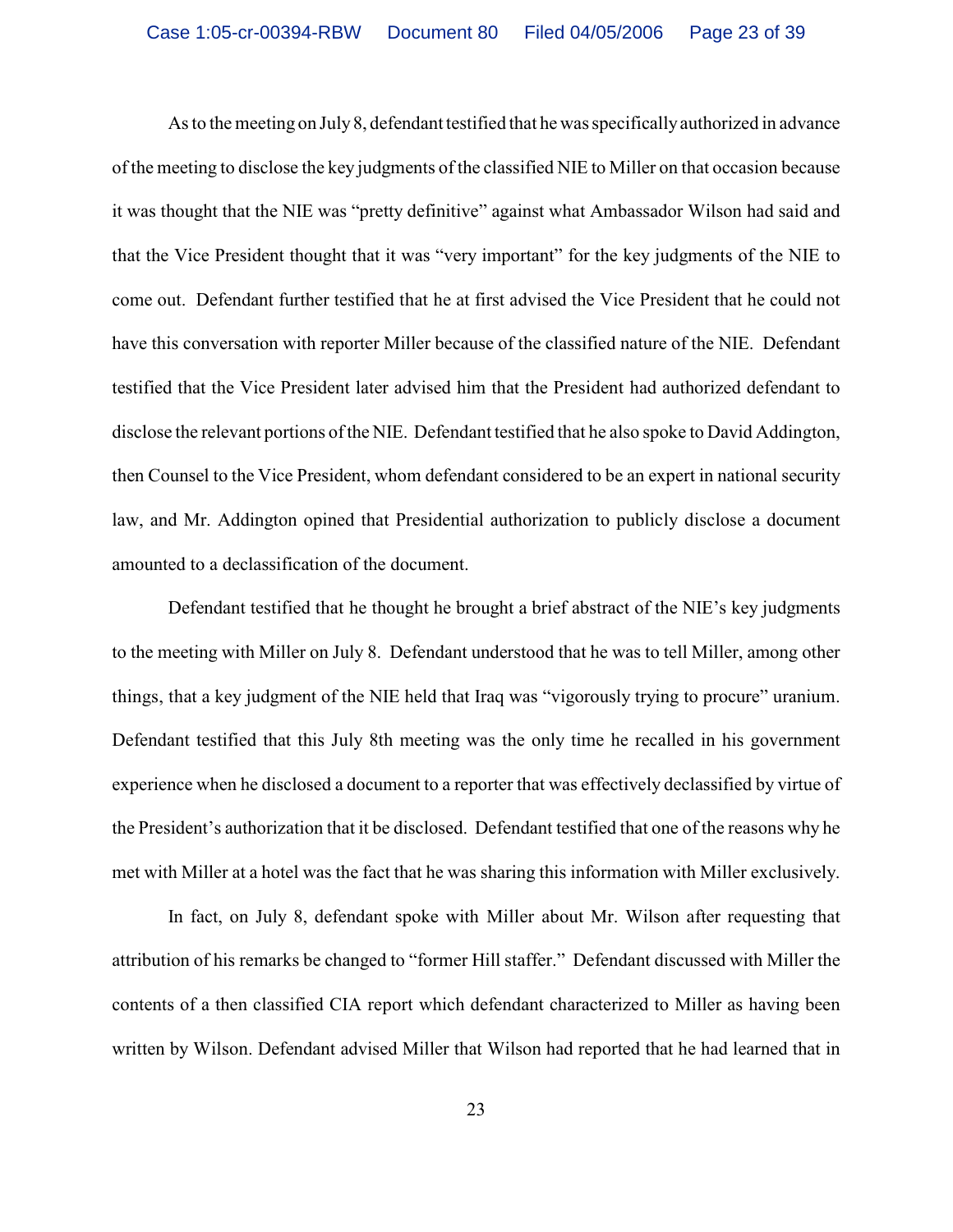1999 an Iraqi delegation visited Niger and sought to expand commercial relations, which was understood to be a reference to a desire to obtain uranium. Later during the discussion about Wilson and the NIE, defendant advised Miller of his belief that Wilson's wife worked at the CIA. Indict., Count One, ¶ 17.

Defendant understood that the Vice President specifically selected him to talk to the press about the NIE and Mr. Wilson on July 12, 2003, in place of then-Assistant to the President for Public Affairs, Cathie Martin, the usual press contact person from OVP. This is relevant to show the importance that defendant and his boss placed on the conversation concerning which he later testified. During his conversations with the press that day, defendant discussed Ms. Wilson's CIA employment with both Matthew Cooper (for the first time) and Judith Miller (for the third time). Thus, there is no way to present the relevant events concerning defendant's discussions with reporters about Ms. Wilson without discussing defendant's role in disseminating the key judgments of the NIE in those same conversations.

There is no basis for extending disclosure of documents related to the declassification and disclosure of the NIE to documents from the NSC, State Department, CIA, or any other agency. According to defendant, at the time of his conversations with Miller and Cooper, he understood that only three people – the President, the Vice President and defendant – knew that the key judgments of the NIE had been declassified. Defendant testified in the grand jury that he understood that even in the days following his conversation with Ms. Miller, other key officials – including Cabinet level officials – were not made aware of the earlier declassification even as those officials were pressed to carry out a declassification of the NIE, the report about Wilson's trip and another classified document dated January 24, 2003. Given that, there is no reasonable possibility that the requested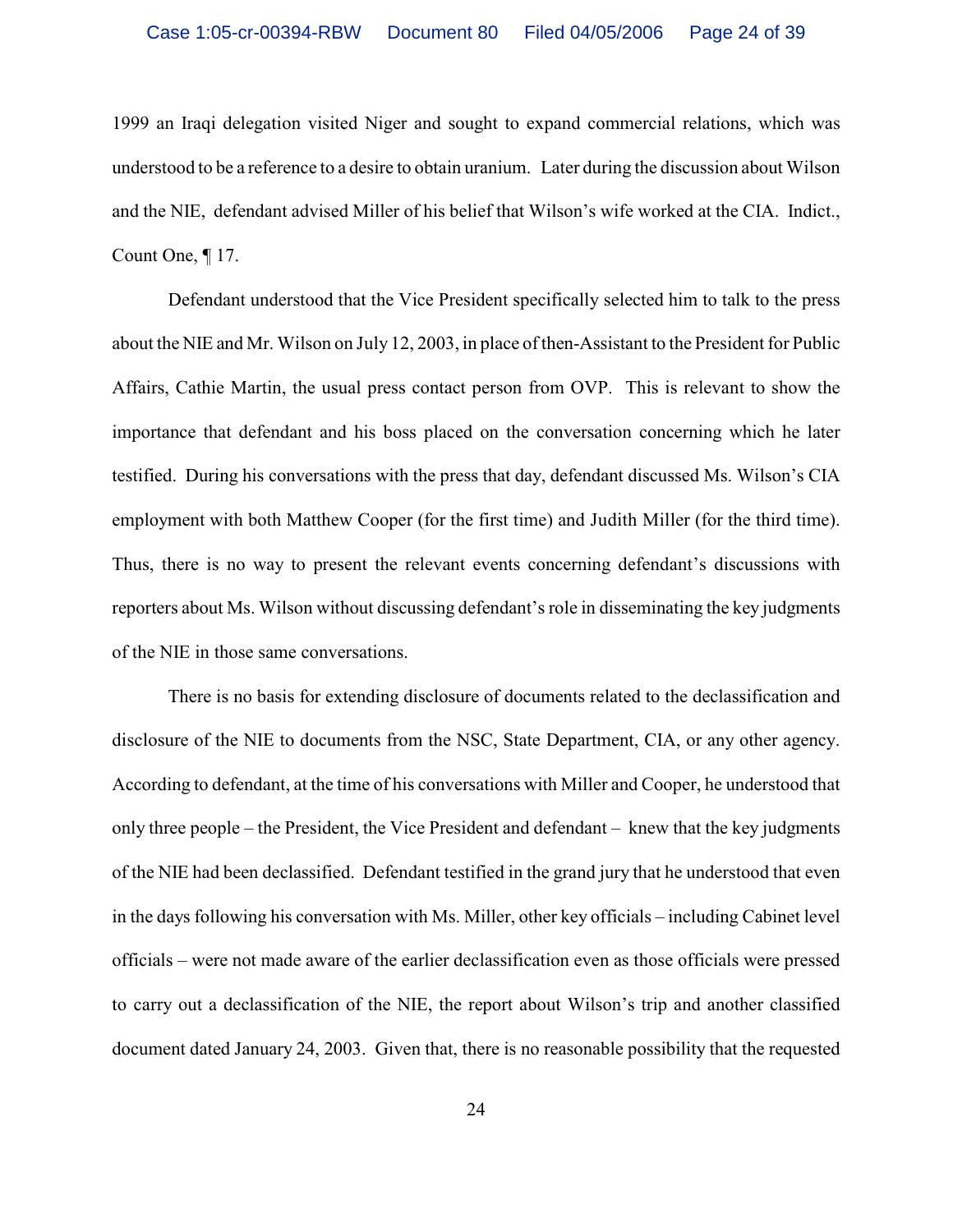documents from agencies outside the Office of Vice President will shed any light on, or provide any "context" for, what defendant knew, thought and did at the time of his critical conversations.<sup>8</sup>

# **D. Defendant is Not Entitled to the Requested Documents for Purposes of Attempting to Establish that He Had No Motive to Lie.**

Defendant also seeks discovery on the theory that the defense "has the right to make an affirmative showing that [he] had no motive to lie to the FBI or the grand jury." Memo. at 4. Specifically, defendant argues that: (i) he did not believe Ms. Wilson's employment status was classified; (ii) he was not "part of a conspiracy to harm Mr. Wilson by disclosing his wife's CIA affiliation"; and (iii) he did not believe anyone who worked closely with him had done anything wrong. Purportedly for these purposes, defendant seeks:

- 1. All documents or communications reflecting any possible attempt or plan by any government official to punish or seek revenge against Mr. Wilson or Ms. Wilson; and
- 2. All documents or information concerning the identity of any government official outside the CIA who was aware prior to July 14, 2003 that Ms. Wilson worked for the CIA.

As indicated above, while some documents produced to defendant could be characterized as

reflecting a plan to discredit, punish, or seek revenge against Mr. Wilson, the government declined

to produce documents relating solely to other subjects of the investigation. The government has

<sup>&</sup>lt;sup>8</sup> As part of his effort to justify in essence "open file" discovery concerning the NIE, defendant notes that "Mr. Hadley was active in discussions about the need to declassify and disseminate the NIE . . . ." Defendant fails to mention, however, that he consciously decided not to make Mr. Hadley aware of the fact that defendant himself had already been disseminating the NIE by leaking it to reporters while Mr. Hadley sought to get it formally declassified. There is no reason to root around in the files of the NSC or CIA or State Department given that no one at any of those three agencies was aware of any declassification of the NIE prior to July 18, 2003. Since Mr. Hadley was involved in efforts to declassify what Mr. Libby testified had already been declassified, Mr. Hadley's files will create confusion rather than providing context. The government is producing to defendant Mr. Hadley's notes of meetings and conversations in which both defendant and Mr. Hadley participated, and in which the potential declassification of the NIE was discussed.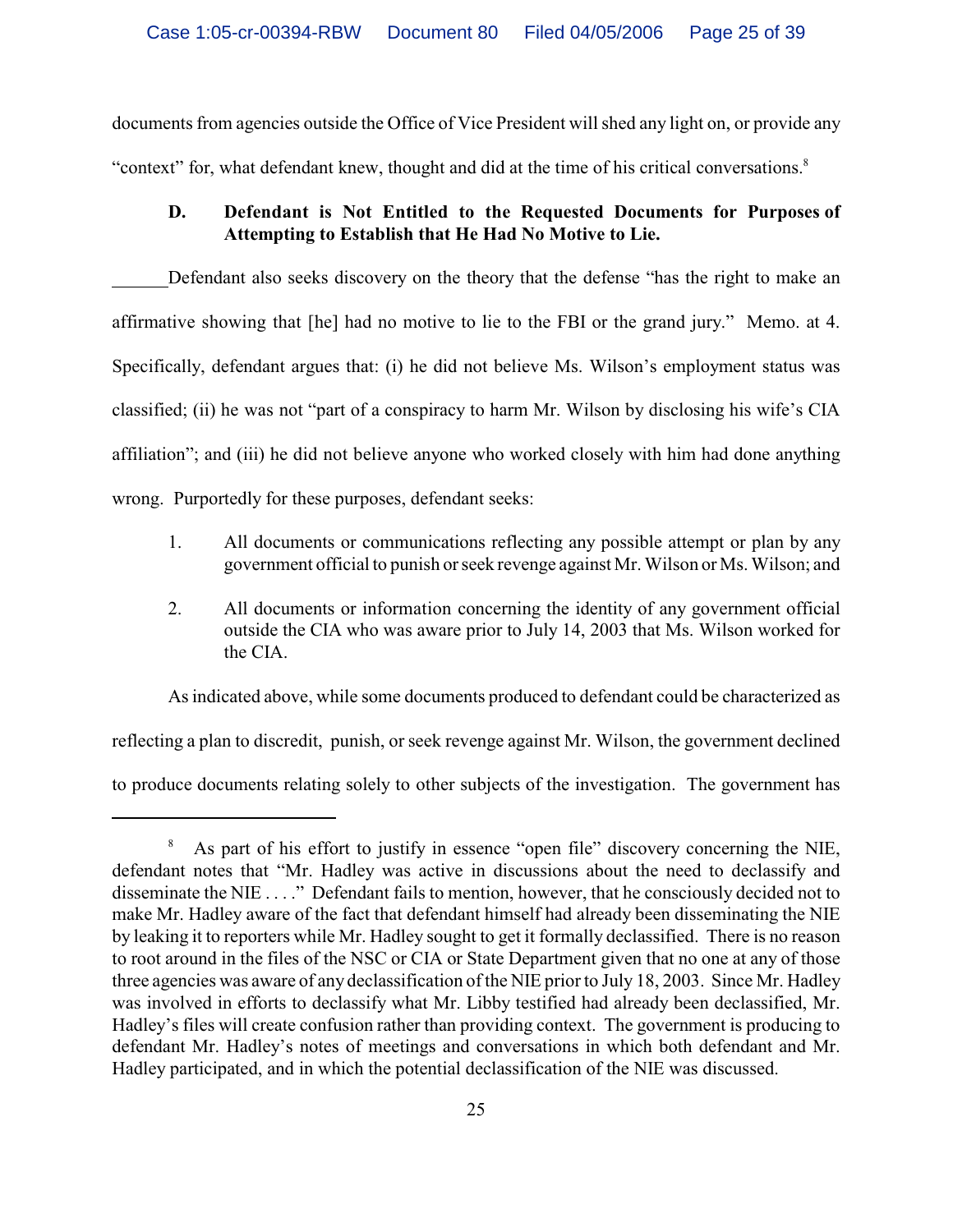identified to the defense individuals outside the intelligence community who were aware prior to July 14, 2003 of Ms. Wilson's CIA employment. However, the government has declined to identify to the defense, or produce documents concerning, some government officials on the grounds that (a) such officials are either subjects of the ongoing grand jury investigation or "innocent accused" whose identities are protected from disclosure by Fed. Crim. P. 6(e), as this Court has held; and (b) such materials are irrelevant to any issue in the case.

Defendant is not charged with knowingly disclosing classified information, nor is he charged with any conspiracy offense. Moreover, as a practical matter, there are no documents showing an absence of a plot, and it is unclear how any document custodian would set out to find documents showing an "absence of a plot." Indeed, there exist documents, some of which have been provided to defendant,<sup>9</sup> and there were conversations in which defendant participated, that reveal a strong desire by many, including multiple people in the White House, to repudiate Mr. Wilson before and after July 14, 2003.

Defendant's request for discovery to show an absence of motive to lie or conceal his conduct overlooks the fact that even the materials defendant appended to his motion show that in early October 2003 (when defendant first gave his story) there would be great embarrassment to the administration if it became publicly known that defendant had participated in disseminating information about Ms. Wilson's CIA employment, and defendant would have had every reason to assume he would be fired if his true actions became known. Then National Security Adviser Dr. Condoleeza Rice publicly stated that she knew "nothing of any such White House effort to reveal

<sup>&</sup>lt;sup>9</sup> As discussed above, the government has not produced to defendant documents that relate to the conduct of other subjects of the grand jury investigation unless there is some connection between the document or its contents to defendant.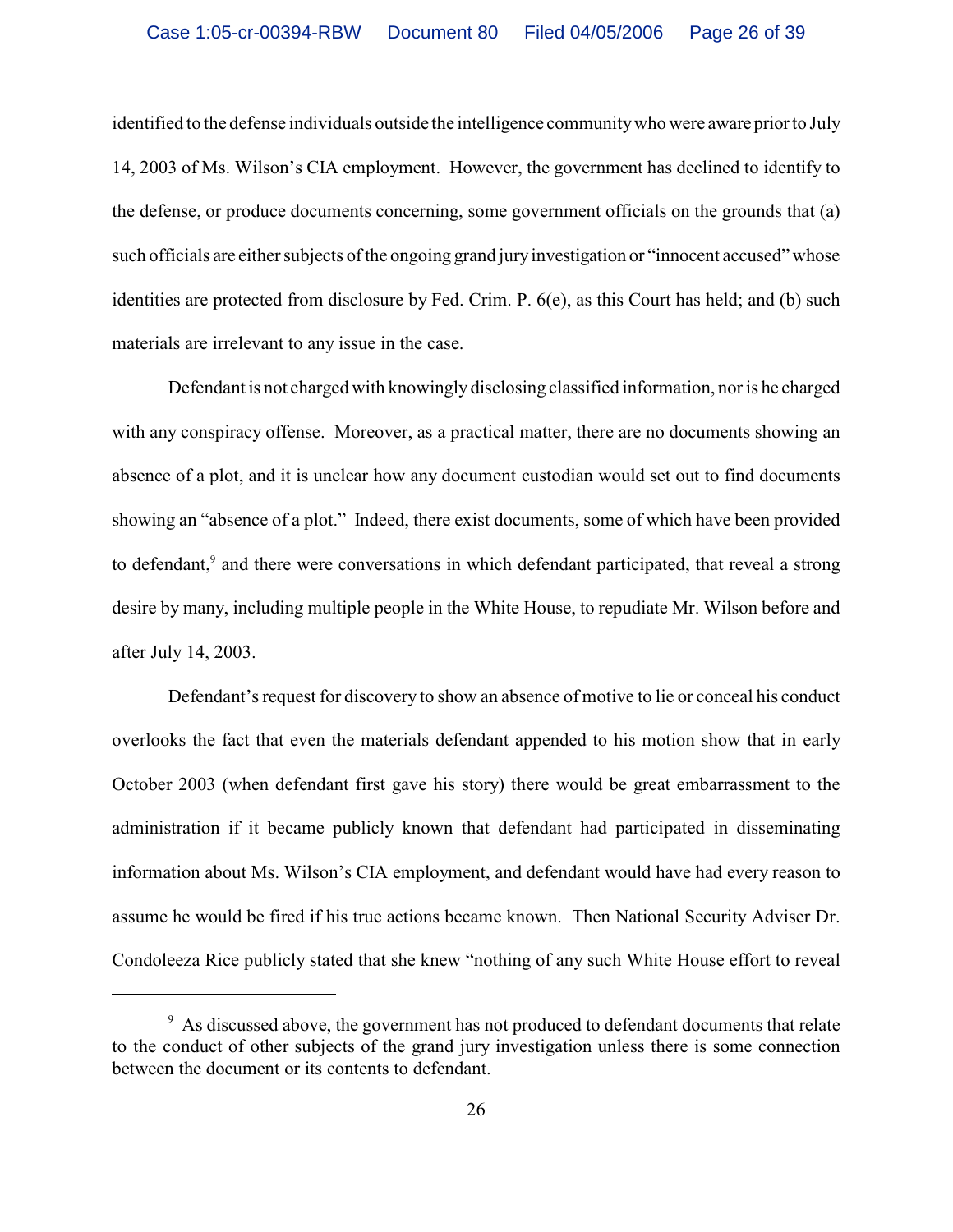any of this, and it would certainly not be the way the president would expect his White House to operate." Memo. Exhibit M.

On September 29, 2003, the Washington Post reported that "two White House officials leaked the information to selected journalists to discredit Wilson." (Washington Post, "Bush Aides Say They'll Cooperate With Probe Into Intelligence Leak," by Mike Allen, September 29, 2003).

Also on September 29, 2003, White House Press Secretary McClellan stated that:

There are anonymous reports all the time in the media. The President has set high standards, the highest of standards, for people in his administration. He's made it very clear to people in his administration that he expects them to adhere to the highest standards of conduct. If anyone in this administration was involved in it, they would no longer be in this administration . . .

I've made it clear that there's been nothing, absolutely nothing brought to our attention to suggest anyWhite House involvement, and that includes the Vice President's office as well. When I'm talking about the White House, I'm talking about the Vice President's office as well.

http://www.whitehouse.gov/news/releases/2003/09/20030929-7.html.

During this time, while the President was unaware of the role that the Vice President's Chief of Staff and National Security Adviser had in fact played in disclosing Ms. Wilson's CIA employment, defendant implored White House officials to have a public statement issued exonerating him. When his initial efforts met with no success, defendant sought the assistance of the Vice President in having his name cleared. Though defendant knew that another White House official had spoken to Novak in advance of Novak's column and that official had learned in advance that Novak would be publishing information about Wilson's wife, defendant did not disclose that fact to other White House officials (including the Vice President) but instead prepared a handwritten statement of what he wished White House Press Secretary McClellan would say to exonerate him: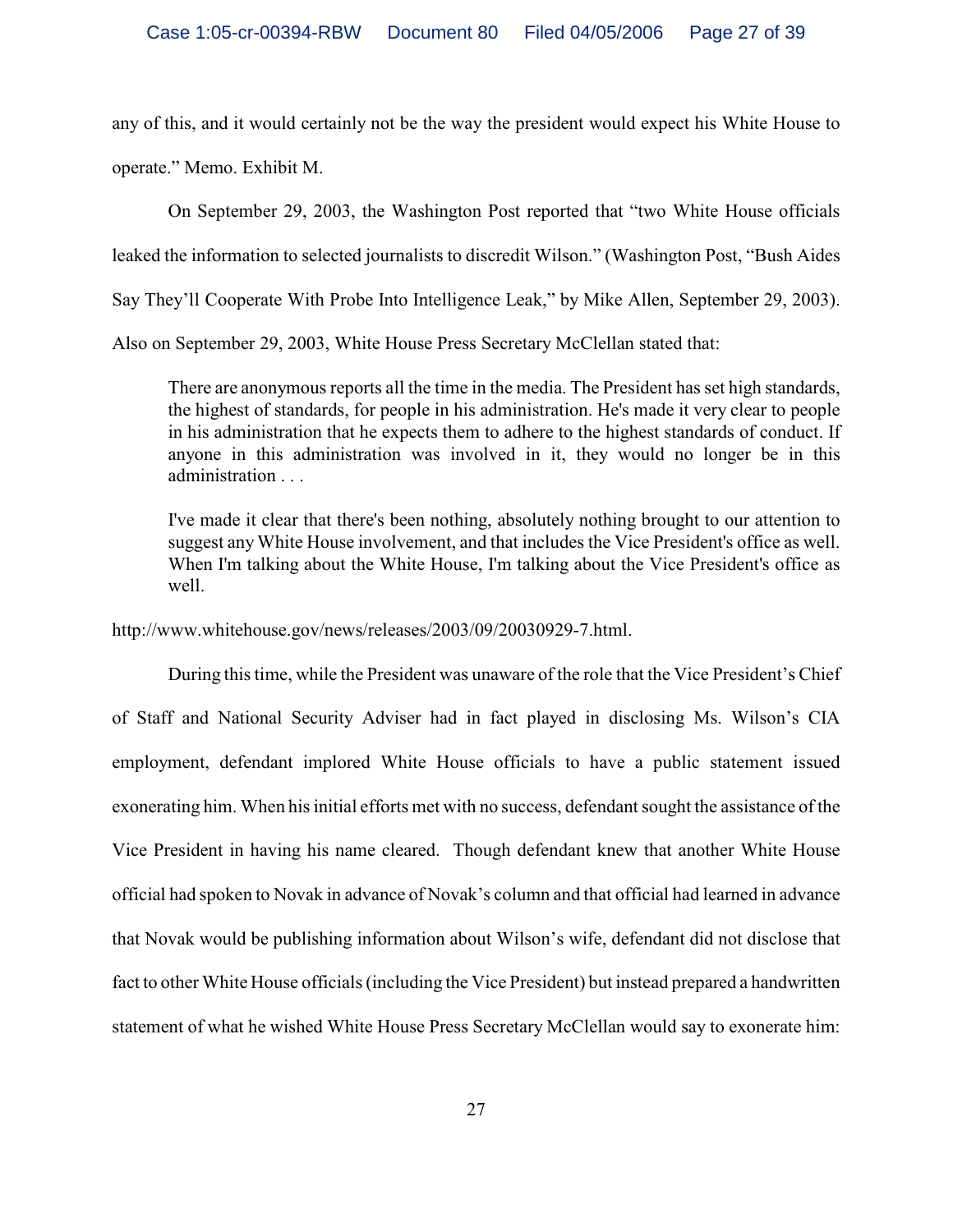People have made too much of the difference in How I described Karl and Libby I've talked to Libby. I said it was ridiculous about Karl And it is ridiculous about Libby. Libby was not the source of the Novak story. And he did not leak classified information.

As a result of defendant's request, on October 4, 2003, White House Press Secretary McClellan stated that he had spoken to Mr. Libby (as well as Mr. Rove and Elliot Abrams) and "those individuals assured me that they were not involved in this." Memo. Exhibit I.

Thus, as defendant approached his first FBI interview he knew that the White House had publicly staked its credibility on there being no White House involvement in the leaking of information about Ms. Wilson and that, at defendant's specific request through the Vice President, the White House had publicly proclaimed that defendant was "not involved in this." The President had vowed to fire anyone involved in leaking classified information. In that context, defendant proceeded to tell the FBI that he had merely passed information from one reporter (Russert) to other reporters while disclaiming any knowledge of whether the information he passed was true, and certainly unaware that he knew this classified information from government channels. Once that die was cast, defendant repeated the story in a subsequent interview and during two grand jury appearances.

Against this backdrop, defendant argues that he is entitled to rummage around in government files in an effort to find documents that would somehow help him to establish he had no reason to conceal his role in disseminating then-classified information. He offers no explanation for how the categories of documents he seeks will assist in establishing his lack of motive, and as a result fails to explain how the materials sought would enable him "significantly to alter the quantum of proof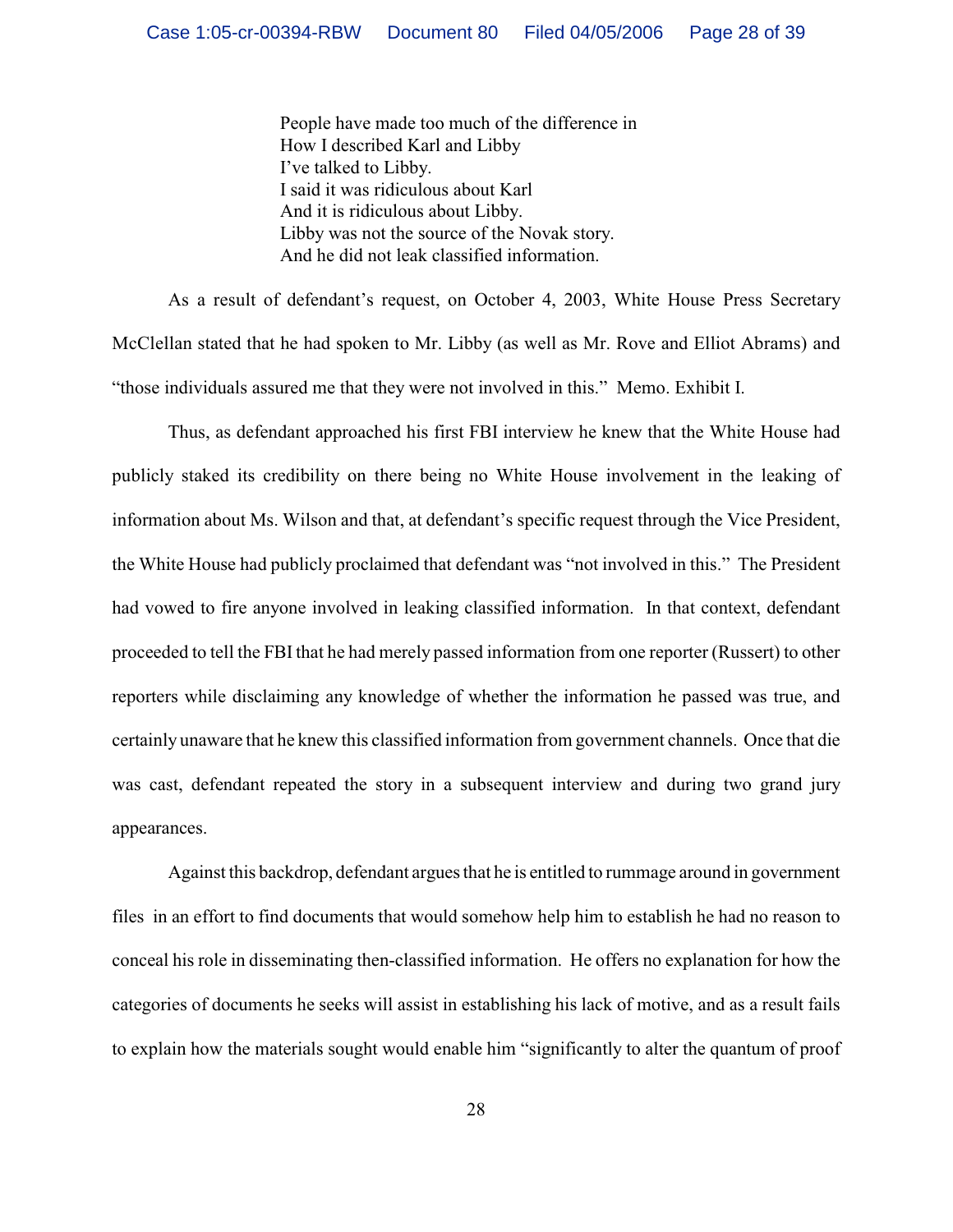in his favor," 3/10/06 Mem. Op. at 8, or why there "is a strong indication that [the documents] will play an important role" in enabling the defendant to respond to the charges in the indictment, *id*. Absent such a showing, and in the face of specific evidence proffered by the government that does set out defendant's motive to lie, defendant's argument that the requested discovery generally may be useful in locating evidence of his lack of motive to lie can only be understood as a fishing expedition of the sort that is not permitted by the criminal discovery rules.

### **E. Defendant is Not Entitled to the Requested Documents Under** *Brady***.**

The *Brady* doctrine does not entitle the defense to everything it would like to have but which Rule 16 does not provide. Defendant simply asserts in three sentences that certain documents that might exist must be *Brady*.

First, defendant asserts without elaboration that "Information ... that tends to show that Mr. Libby did not improperly disclose the contents of the NIE is surely *Brady* material." Memo at p. 34. The question of whether defendant did anything improper in disclosing the NIE is not relevant to whether defendant committed perjury by lying about something else, and therefore it cannot constitute favorable evidence under *Brady*. To the contrary, proof that the disclosure was proper would not negate proof that he committed perjury by lying about something else.

Defendant also asserts without elaboration that "documents that help establish that no White House-driven plot to punish Mr. Wilson caused the disclosure of Ms. Wilson's identity also constitute *Brady* material." Once again, defendant ignores the fact that he is not charged with participating in *any* conspiracy, much less one defined as a "White House-driven plot to punish Mr. Wilson." Thus, putative evidence that such a conspiracy did not exist is not *Brady* material. Moreover, given that there is evidence that other White House officials with whom defendant spoke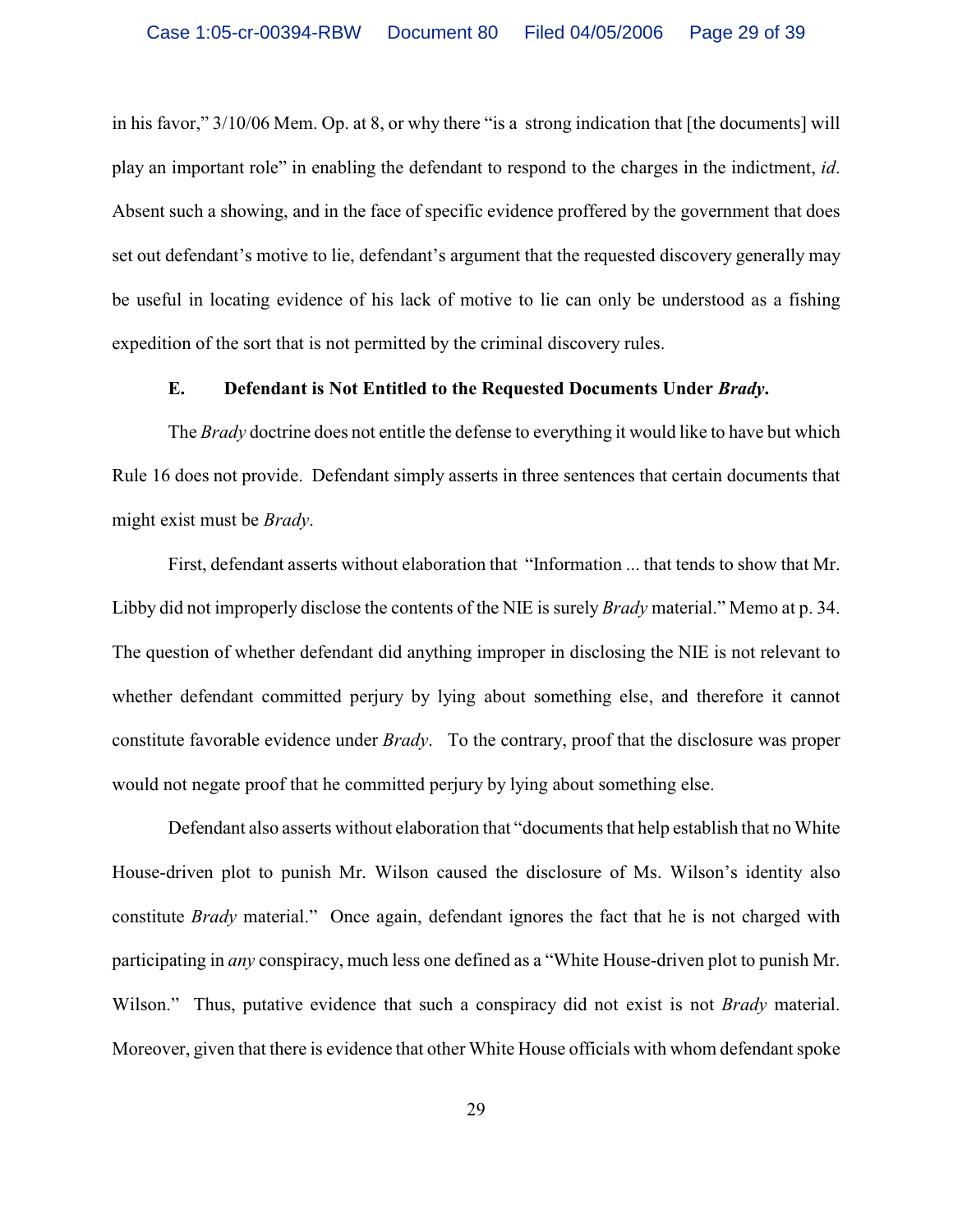prior to July14, 2003 discussed Wilson's wife's employment with the press both prior to, and after, July 14, 2003 – which evidence has been shared with defendant – it is hard to conceive of what evidence there could be that would disprove the existence of White House efforts to "punish" Wilson.<sup>10</sup> Surely, defendant cannot claim that any document on its face that does not reflect a plot is exculpatory.

Finally, defendant asserts, again without elaboration, that "information that tends to show that government officials who knew that Ms. Wilson worked for the CIA did not treat that information as classified" is *Brady* material as well. (Memo. at 34.) Defendant is neither charged with disclosing classified information nor with lying about what other officials thought about the classified nature of Ms. Wilson's employment. He is charged with perjury for lying under oath when he testified that he thought he learned information about Wilson's wife as if it were new from Tim Russert on July 8 when in fact the information was neither new to him (he was dispensing it the days before his conversation with Russert) nor was it discussed with Mr. Russert. What other persons, particularly persons outside the Office of the Vice President, thought about the classified nature of Wilson's wife's employment is irrelevant -- not *Brady* material.

#### **F. Defendant is Not Entitled to the CIA Criminal Referral or Related Documents.**

Defendant seeks production of the CIA's criminal referral to the Justice Department, as well as all documents referenced in that referral. Beyond a naked assertion that "Mr. Libby's need for the

 $10$  To the extent that defendant would hang his hat on the argument that another person or persons outside the White House may have discussed Wilson's wife's employment with the press prior to July 14, 2003 (for whatever reason), any such evidence would not negate evidence that multiple officials in the White House discussed her employment with reporters prior to (and after) July 14. But again the existence *vel non* of concerted action by White House officials is not dispositive of whether defendant committed perjury in describing what *he* did.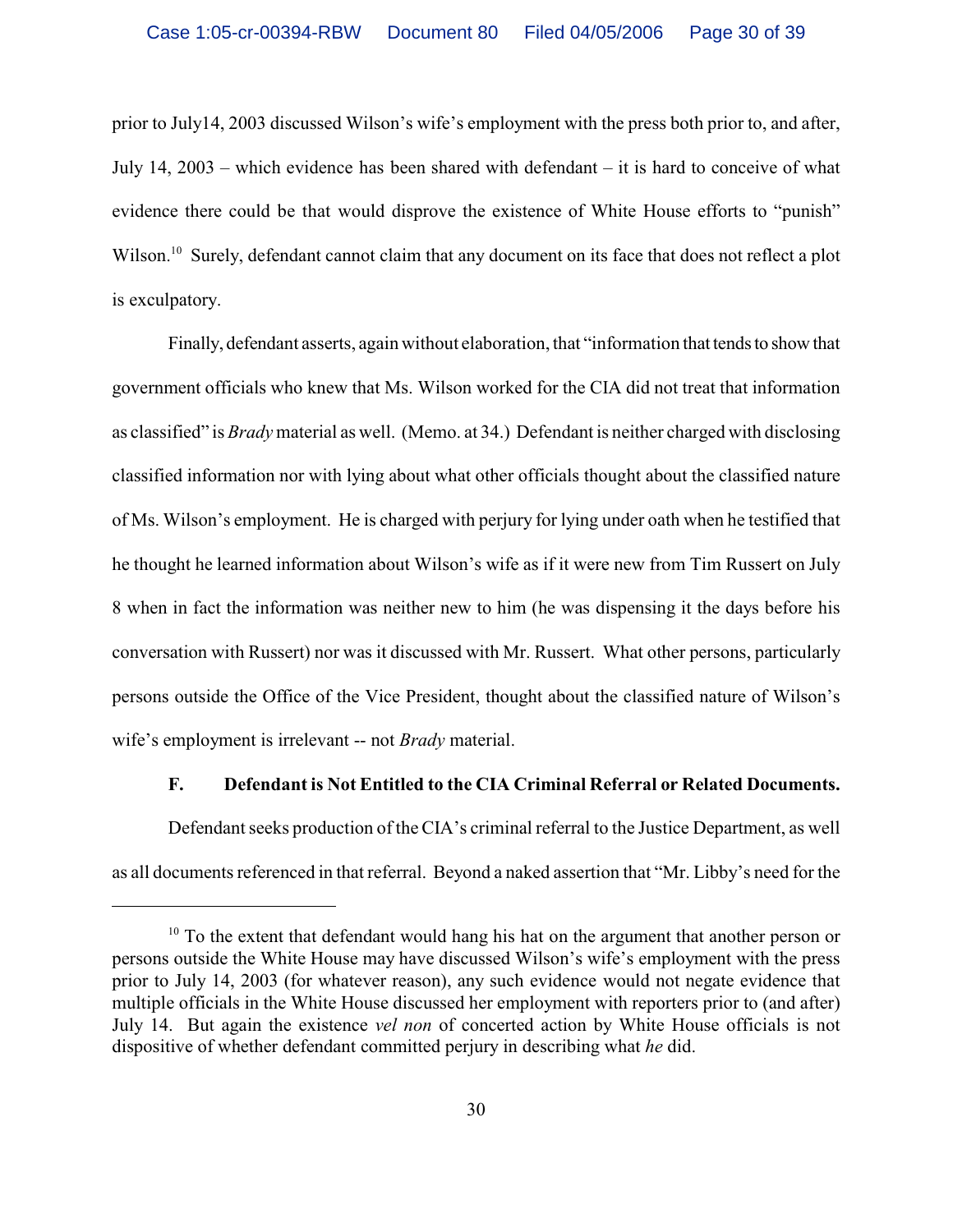documents in this case is clear," defendant makes no attempt to explain how the criminal referral and related materials are "material to preparing the defense" within the meaning of Rule 16.

The criminal referral and related documents simply bear no relationship to the perjury and false statement offenses charged in the indictment. The author of the referral, a CIA attorney, will not be a government witness, the referral does not summarize statements made by persons who will be government witnesses, and the referral occurred well before defendant's alleged commission of the crimes charged in the indictment. Under these circumstances, defendant cannot plausibly contend that "there is a strong indication that [the criminal referral and related materials] will play an important role," 3/10/06 Mem. Op. at 8, in preparing his defense against the charges in the indictment.

Moreover, Rule  $16(a)(2)$  provides that "[e]xcept as Rule  $16(a)(1)$  provides otherwise, this rule does not authorize the discovery or inspection of reports, memoranda, or other internal government documents made by an attorney for the government or other government agent in connection with investigating or prosecuting the case." Other than his generic assertion that all of the documents he seeks are within the scope of Rule  $16(a)(1)(E)$  because they are material to preparing the defense, defendant cites no provision of Rule 16(a)(1) that overcomes this exclusion, which clearly applies to the CIA referral documents. *See United States v. Goulding*, 26 F.3d 656, 661 (7th Cir. 1994) (in tax prosecution, district court correctly invoke Rule 16(a)(2) in refusing to order production ofIRS criminal referral documents); *Gollaher v. United States*, 419 F.2d 520, 527- 28 (9th Cir. 1969) (judge properly relied upon Rule 16(a)(2) in refusing disclosure of inter-agency communications sought on ground that they might have shown that the Federal Housing Administration's attitude in pursuing loan fraud prosecution was one of bias).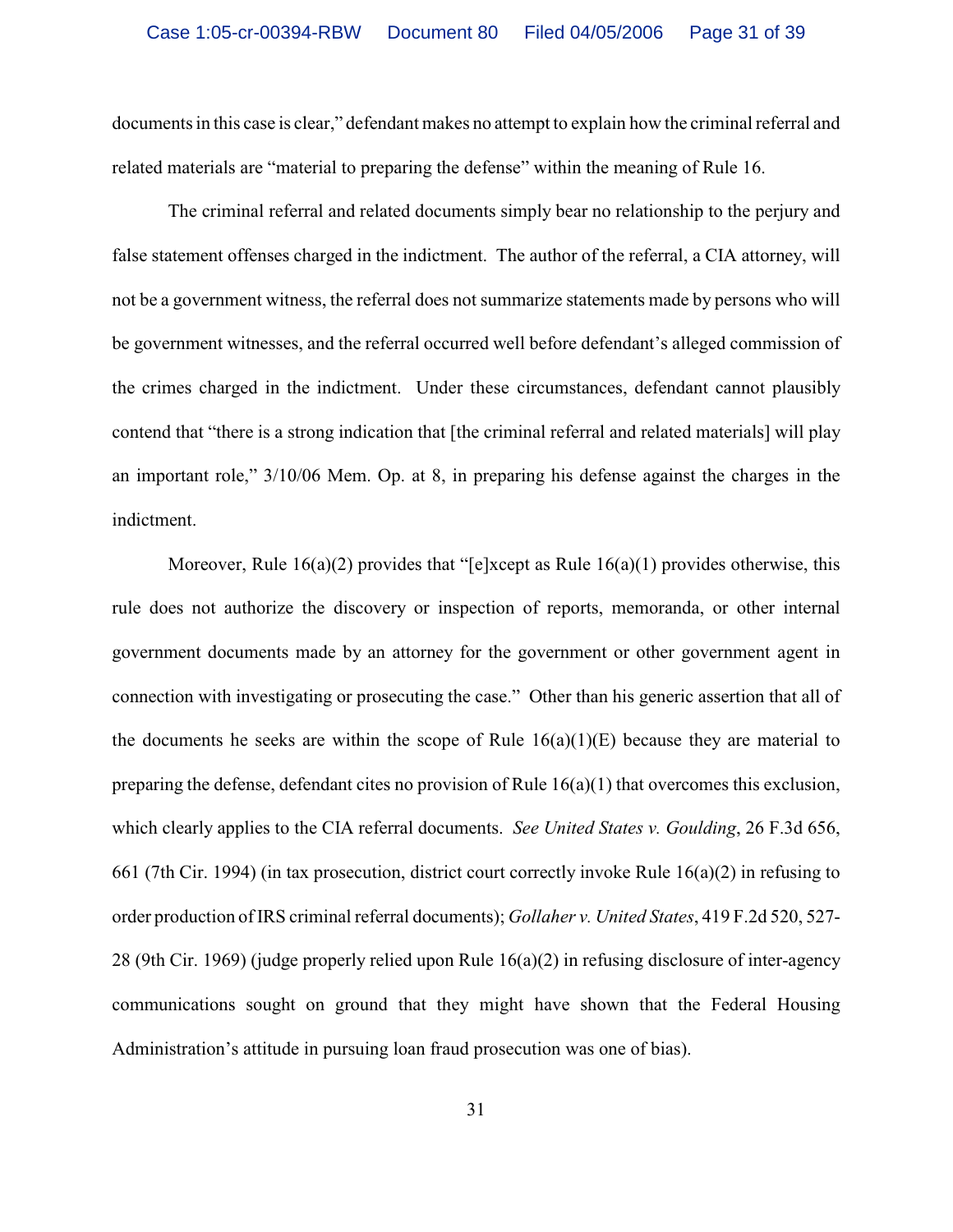Finally, the criminal referral contains the legal analysis and opinions of a CIA attorney, communicated to an attorney in the Justice Department, and thus is protected by the attorney-client privilege, as well as pre-decisional preliminary evaluations and recommendations of government officials that are covered by the deliberative process privilege. Defendant represents that at present he seeks "only the unprivileged facts contained within the referral documents," Memo. at 33, but the presentation and analysis of facts relating to the leak of Ms. Wilson's name and employment are closely intertwined. Moreover, even if certain portions of the criminal referral and related documents are not protected by privilege, the non-privileged portions are not discoverable under Rule 16 simply because defendant demands them. As this Court made clear in its March 10, 2006 Memorandum Opinion, Rule 16 sets a higher bar, and may not serve as a vessel from which defendant can conduct fishing excursions through government files. Although defendant's request for the CIA referral and related materials should be denied outright in light of his complete failure to articulate a basis for their production under Rule 16, the government would not object to providing these materials to the Court *in camera* if the Court would find that of assistance.

# **G. Neither the Office of the Vice President, the White House Office, the National Security Council, nor the State Department Should Be Considered Aligned With the Prosecution Based on White House Counsel's Directive to Cooperate or the Agencies' Compliance with Subpoenas.**

In its March 10, 2006 Memorandum Opinion, the Court concluded that the Office of the Vice President (OVP) is "closely aligned" with the prosecution, and that the prosecution had "knowledge of and access to" documents in the possession of OVP for Rule 16 purposes. In its discussion of the alignment issue, the Court cited the undisputed fact that White House Counsel's Office had sent a message declaring "full cooperation" with the investigation. The Court also cited what it called the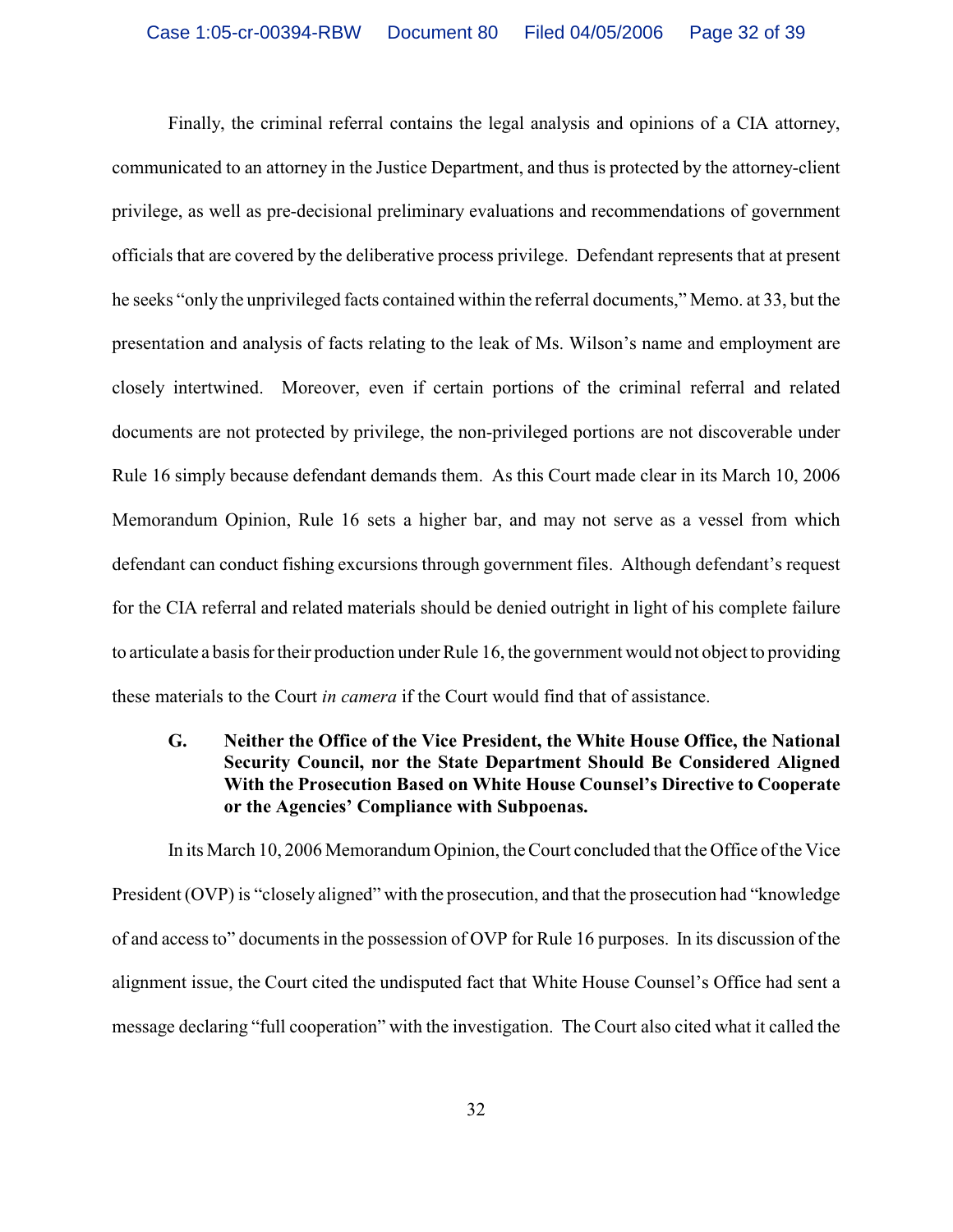"rather free flow of documents"from the OVP to the Office of Special Counsel (OSC). (March 10, 2006 Op. at 13-15.) In his Third Motion to Compel, defendant cites the Court's March 10 Opinion and claims that "the Executive Office of the President, the NSC and the State Department are also 'aligned with the prosecution'" because of the "rather free flow of documents" sent by those entities to the OSC. (Memo. at 18.)

The government respectfully requests that the Court reconsider the ruling that OVP is "closely aligned" with the prosecution, $<sup>11</sup>$  and further asks that the Court find that the White House</sup> Office (also known as the Office of the President), the NSC, and the State Department are also not aligned with the prosecution.<sup>12</sup> The pledge of cooperation with the investigation made by White House Counsel's office in September 2003 does not and cannot dictate any alignment with the prosecution. A precedent holding that a pledge of cooperation dictates alignment for discovery purposes creates a serious disincentive for agencies to cooperate fully with Department of Justice investigations because such cooperation would potentially subject the agency to wide-ranging discovery requests by defendants and the need to litigate questions of privilege concerning agency documents and information. A finding of alignment based on that rationale would be unprecedented.

<sup>&</sup>lt;sup>11</sup>The government is not asking the Court to reverse its prior ruling with respect to the documents that the Court ordered the government to produce. The government fully intends to abide by the Court's ruling and produce the documents specified by the Court. The government seeks reconsideration of only the Court's rationale for ordering the production of those documents.

 $^{12}$ For clarity, it is important to note the distinctions between the various government entities. The defendant describes the White House as including "the Executive Office of the President, the NSC and the OVP." (Memo. at 18.) That is incorrect. The Executive Office of the President is the umbrella entity within which there are many additional components, such as the White House Office, the OVP, and the NSC, among others. *See* Office of the Federal Register, Nat'l Archive and Records Admin., *The United States Government Manual 1999/2000* v., 90-108 (1999).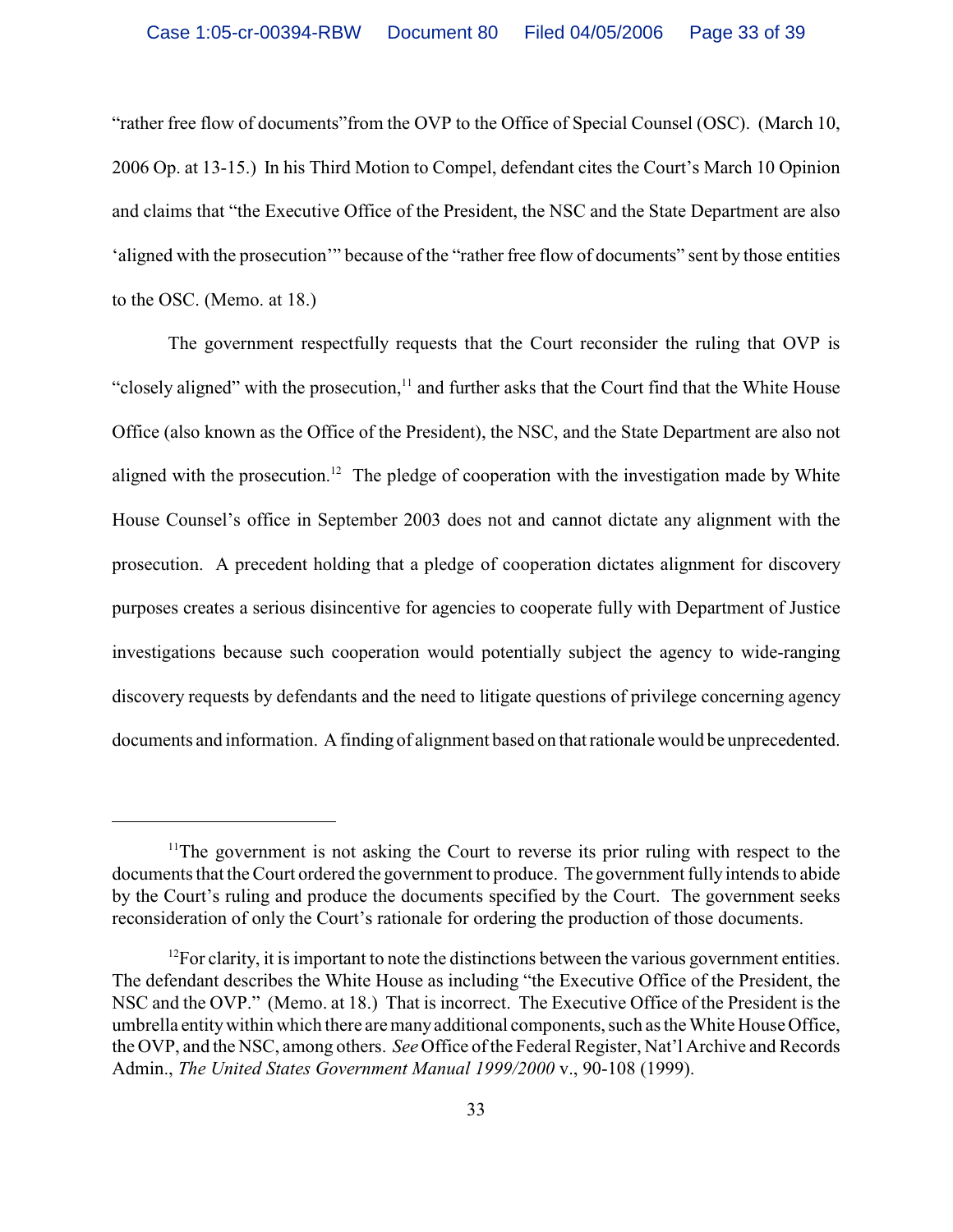Moreover, although the Department of Justice sought documents from various government entities by letter request in the initial stages of the investigation, as soon as Special Counsel became involved in January 2004, all documents were obtained through grand jury subpoenas. To the extent there was a steady flow of documents produced, that flow of documents was in response to a steady flow of subpoenas. A precedent holding that compliance with subpoenas aligns an agency with the prosecution creates a perverse incentive for an agency to attempt to quash any and all subpoenas it receives, or to otherwise avoid full compliance with grand jury subpoenas lest its cooperation deem it as part of the prosecution team with concomitant discovery obligations.<sup>13</sup>

Although OVP provided documents in response to subpoenas issued to it, it has not acted on the prosecution's behalf in this investigation and is not closely connected to the prosecution. *See e.g., Strickler v. Greene*, 527 U.S. 263, 281 (1991) (prosecutor's duty to disclose information under Rule 16 and *Brady* extends to "others acting on the government's behalf in the case") (quoting *Kyles v. Whitley*, 514 U.S. 419, 437 (1995))); *United States v. Jordan*, 316 F.3d 1215, 1249 (11th Cir. 2003) (possession, custody, or control of the government for Rule 16 purposes includes government agencies "closely connected to the prosecutor"). The same is true for the White House Office, the NSC, and the State Department – they provided documents in response to subpoenas, but they have not acted on the prosecution's behalf and are not closely connected to the prosecution.<sup>14</sup> Thus, in

 $<sup>13</sup>$ It is worth noting that executive branch agencies routinely cooperate with the Department</sup> of Justice in investigations. If cooperation with subpoena requests or other cooperation with the Department of Justice is akin to alignment with the Department of Justice, the result could be that any executive branch agency relevant to the case would be considered aligned with the prosecution. The Court rejected this result in its March 10 Opinion. (March 10, 2006 Op. at 7 n.10.)

<sup>&</sup>lt;sup>14</sup>Put another way, this is not at all like the situation in *United States v. Brooks*, 966 F.2d 1500, 1503 (D.C. Cir. 1992), where the close working relationship between Washington Metropolitan Police (MPD) and the U.S. Attorney for the District of Columbia aligned MPD with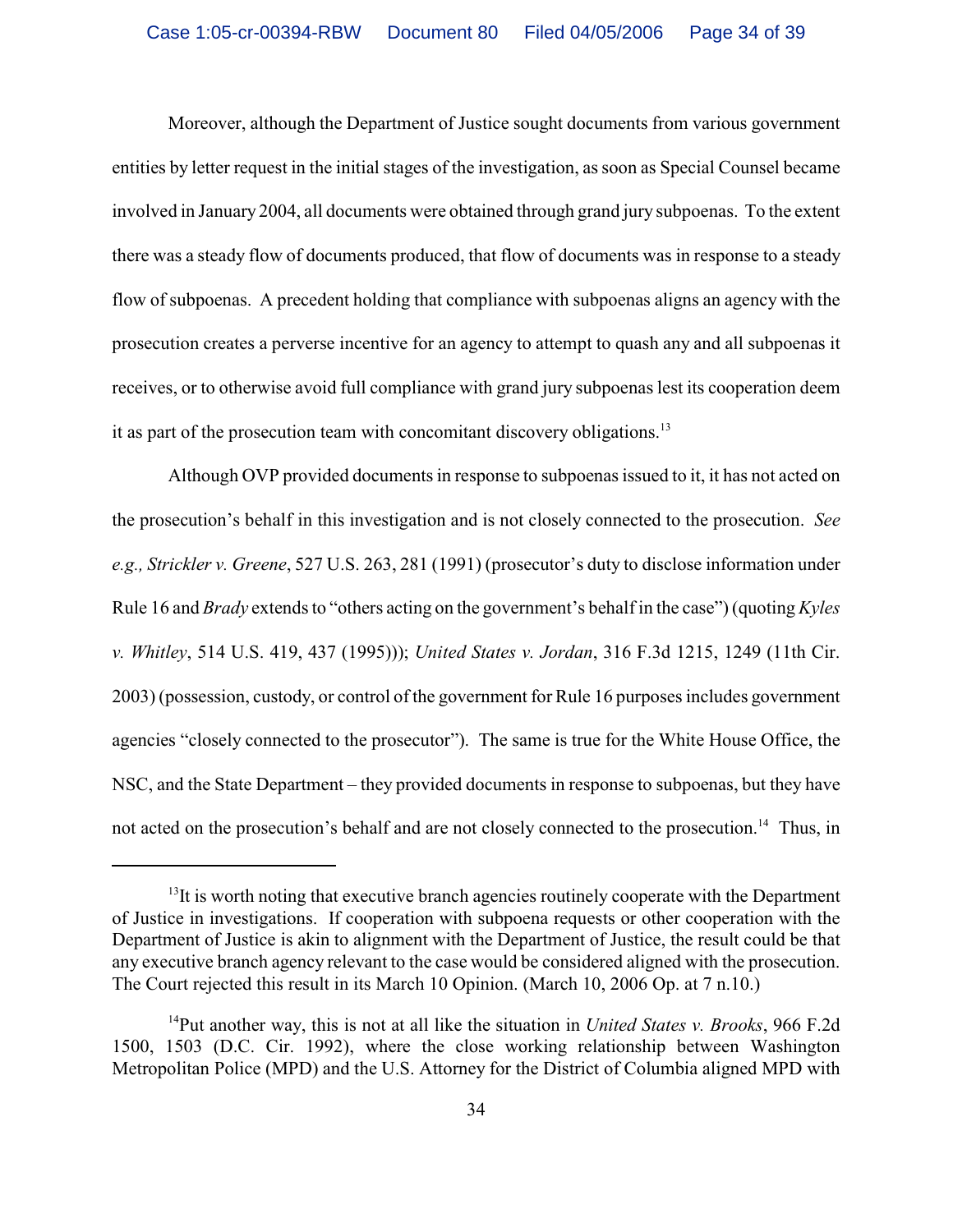### Case 1:05-cr-00394-RBW Document 80 Filed 04/05/2006 Page 35 of 39

the government's view, neither the OVP, the White House Office, the NSC, nor the State Department are aligned with the prosecution, and documents in the physical possession of those entities are not within the government's possession, custody or control.

In the event that the Court declines to reconsider its prior ruling regarding OVP's alignment with the prosecution, the government asks that the Court find that the White House Office, the NSC and the State Department are differently situated than OVP in terms of alignment. One distinction is that OVP was defendant's primary employer, and, as a result, defendant likely had or could have had access to a large majority of, if not the entirety of, the OVP documents, including those that were ultimately produced by OVP to the prosecution. *Cf. United States v. Poindexter*, 727 F. Supp. 1470, 1478 (D.D.C. 1989) (noting as a similarity between two cases that found alignment between the prosecution and an agency the fact that in both the agency from which the criminal defendant was seeking documents was the agency of his or his co-conspirator's employment).<sup>15</sup> That is not the case with documents from other governmental agencies. Moreover, other than the fact that the White House, the NSC, and the State Department provided documents to the prosecution, defendant has offered no explanation in his brief as to why those entities should be considered aligned with the prosecution.

Another important distinction regarding the White House Office in particular is that the Supreme Court has "long recognized the 'unique position in the constitutional scheme' that [the White House Office] occupies." *Clinton v. Jones*, 520 U.S. 681, 698 (1997) (quoting *Nixon v.*

the prosecution and obligated a federal prosecutor to search for and disclose a specific file related to a witness.

 $15$ In this case, the prosecution has provided defendant with all documents produced by OVP in connection with this investigation.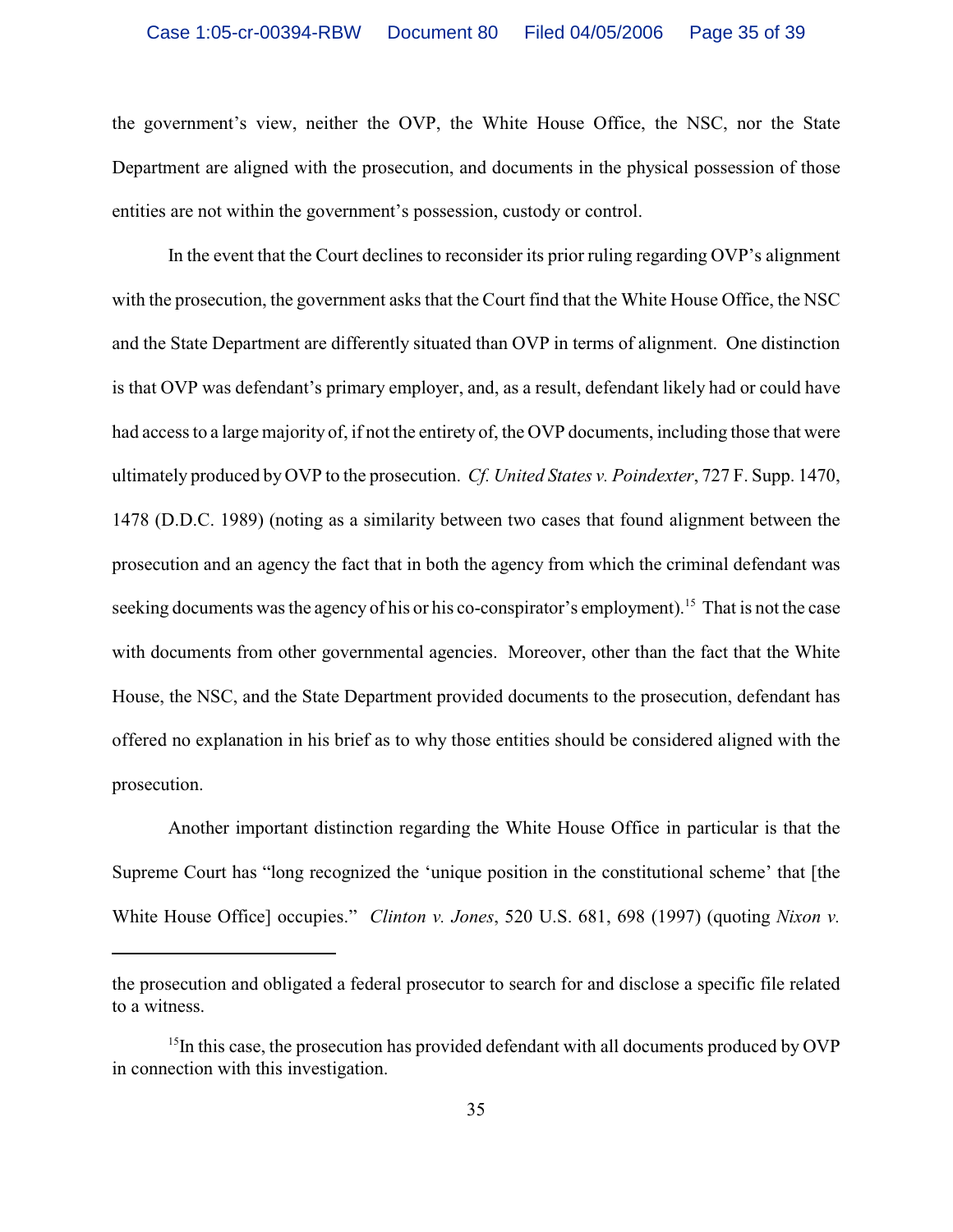*Fitzgerald*, 457 U.S. 731, 749 (1982)). *See also Cheney v. U.S. District Court for the District of Columbia*, 542 U.S. 367, 381-82 (2004). Thus, the Supreme Court instructs that, with respect to discovery addressed to the White House Office, "[t]he high respect that is owed to the office of the Chief Executive . . . is a matter that should inform the conduct of the entire proceeding, including the timing and scope of discovery." *Clinton*, 520 U.S. at 707. *See generally*, *Cheney*, 542 U.S. at 381-92. Applying these principles to Rule 16, the Court should conclude that the prosecution does not have custody or control over material in the possession of the White House Office. It is a near impossibility that subordinate DOJ officers would have custody or control over material in the possession of the White House Office, which houses the President's closest staff.

 The considerable potential for disrupting and complicating this litigation, as well as ongoing government functions, is a reason for this Court to exercise caution in finding alignment and in expanding discovery substantially beyond what is required by Rule 16, Jencks, and the Constitution. First, most of defendant's requests implicate extensive classified information, while others raise issues of executive privilege. Many are so broadly drawn as to require production of large amounts of irrelevant material, and to require the disclosure of sensitive information about third parties who are not government witnesses and who could not provide information exculpatory of defendant. Second, virtually all of the information sought by defendant involves sensitive governmental policy deliberations at the highest levels of government. In such a context, this Court should be reluctant to order discovery beyond that which is reasonably related to the preparation of the defense to the charges in the indictment. Finally, as discussed above, the degree to which subpoenaed government entities complied with, rather than contested, subpoenas issued by independent investigators made it possible to conduct this investigation in very sensitive circumstances. Disclosure of materials well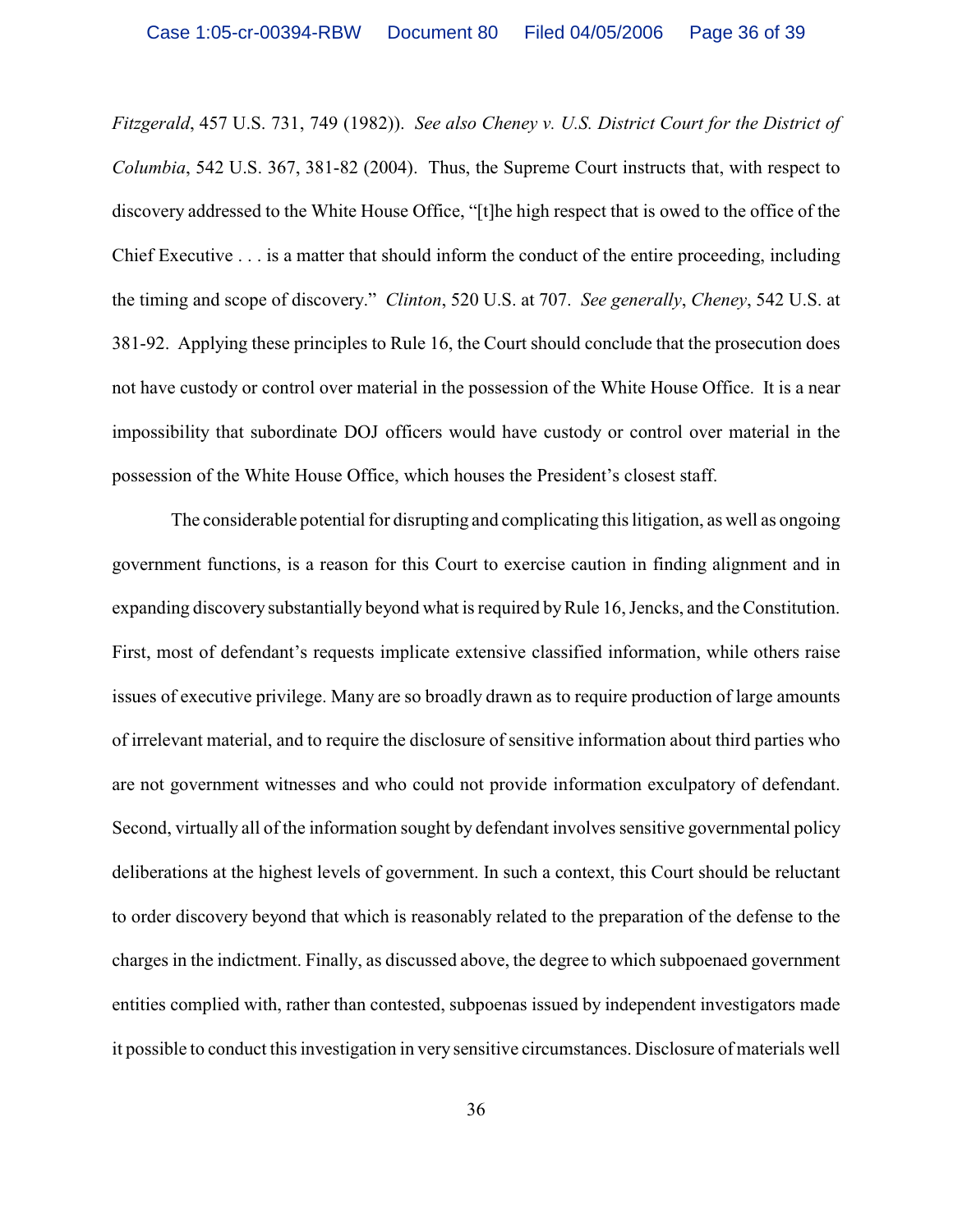beyond that which is required under the Rules and necessary to the preparation of a defense may chill the willingness of future presidents and high-ranking government officials to assist criminal investigations of conduct by staff members holding sensitive positions. The government submits that these weighty considerations directly contradict defendant's assertion that providing the documents defendant requests from the other agencies would pose no "significant burden." (Memo. at 18.) Indeed, quite the opposite is true.

Defendant also argues that he should be granted more discovery, not less discovery, because "thorny issues of national security classification and executive privilege may need to be resolved." (Memo. at 5.) Defendant should be provided the discovery to which he is entitled. If he is not entitled to certain discovery, he should not be granted it merely because the documents he is seeking implicate "thorny" issues that will complicate, not expedite, litigation.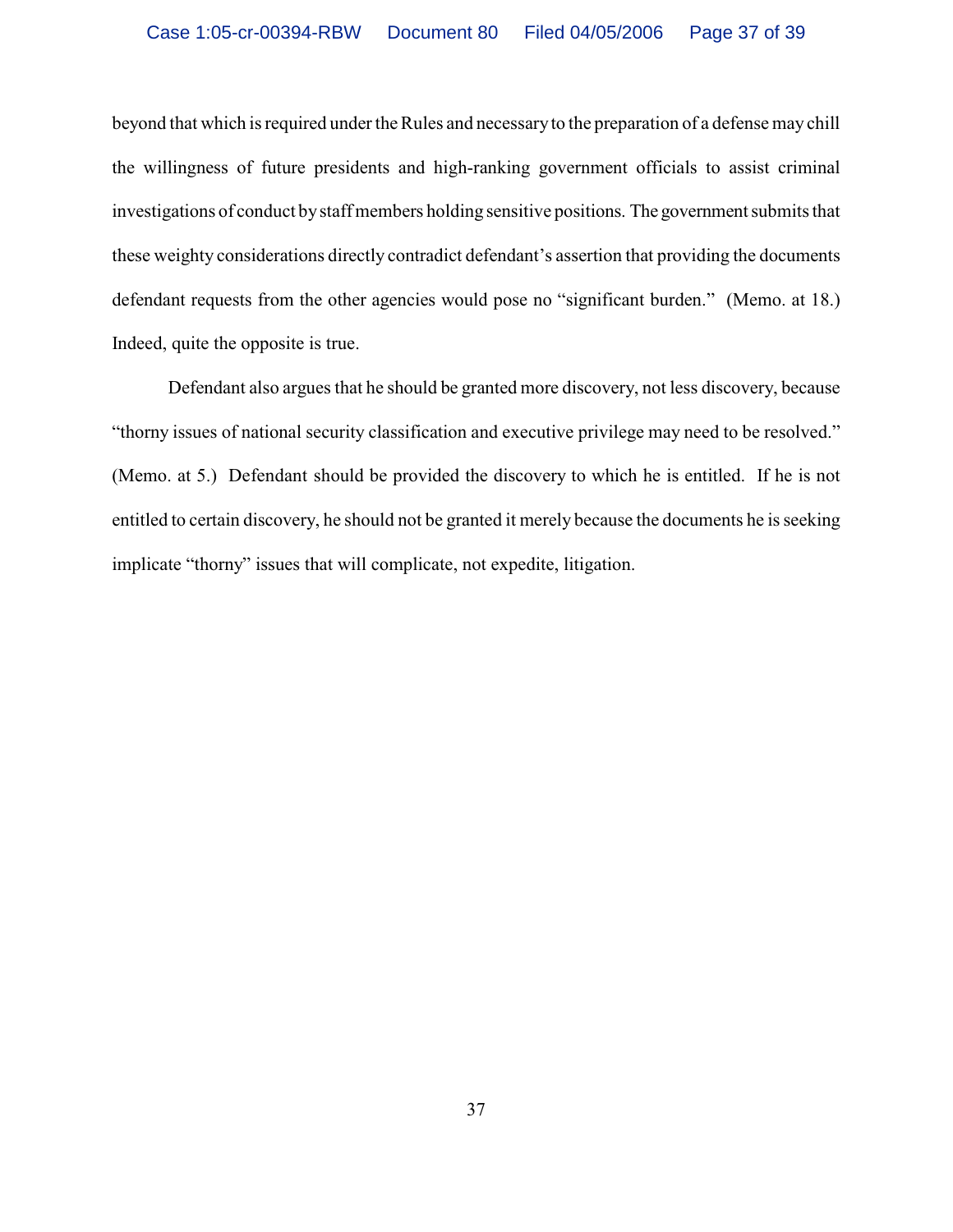## **CONCLUSION**

For all of the foregoing reasons, the United States respectfully requests that this Court deny the defendant's third motion to compel discovery.

Respectfully submitted,

 $\sqrt{s}$ 

PATRICK J. FITZGERALD Special Counsel Office of the United States Attorney Northern District of Illinois 219 South Dearborn Street Chicago, Illinois 60604 (312) 353-5300

Dated: April 5, 2006